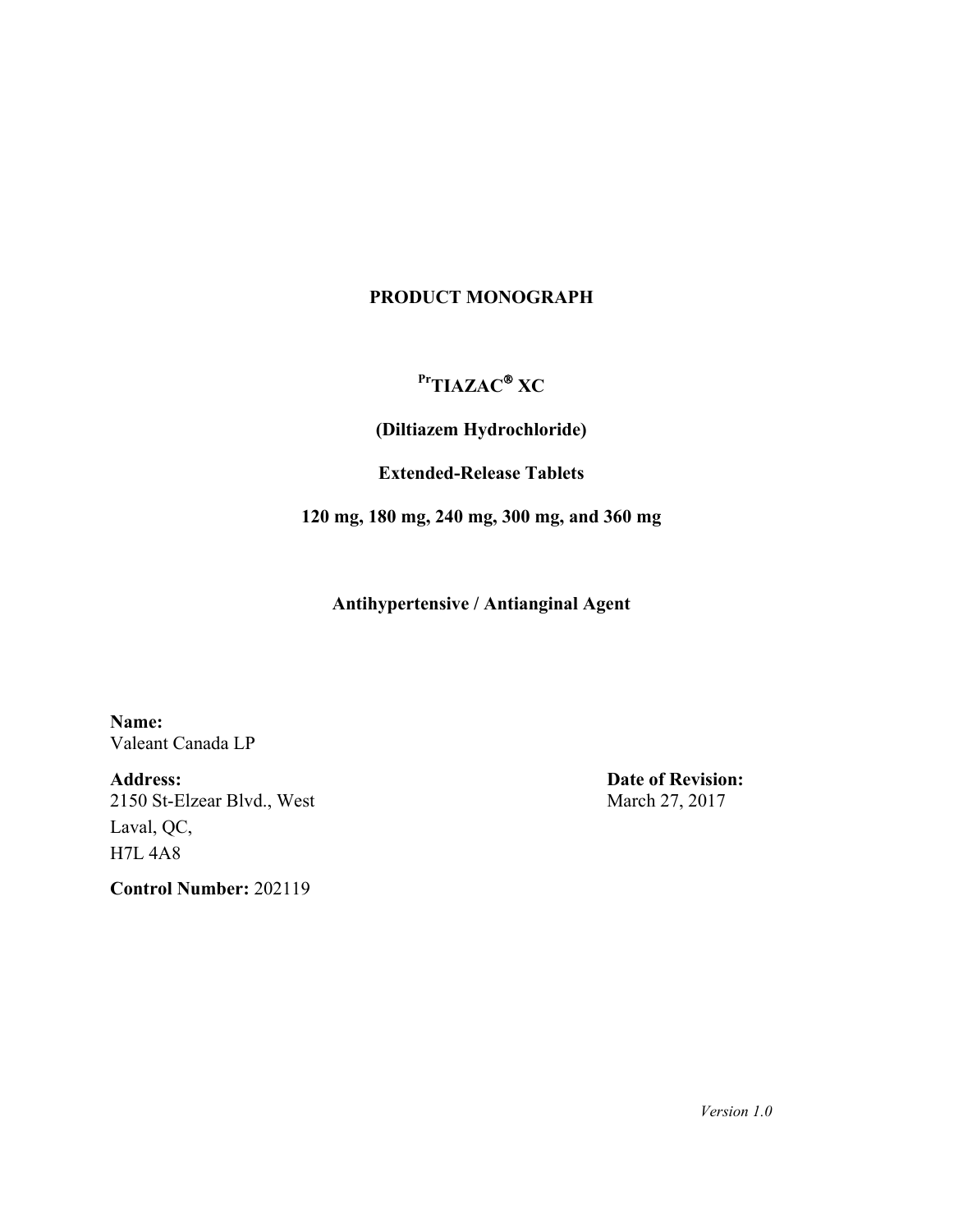# Table of Contents

# Page

| PART I: HEALTH PROFESSIONAL INFORMATION |  |
|-----------------------------------------|--|
|                                         |  |
|                                         |  |
|                                         |  |
|                                         |  |
|                                         |  |
|                                         |  |
|                                         |  |
|                                         |  |
|                                         |  |
|                                         |  |
|                                         |  |
| PART II: SCIENTIFIC INFORMATION         |  |
|                                         |  |
|                                         |  |
|                                         |  |
|                                         |  |
|                                         |  |
|                                         |  |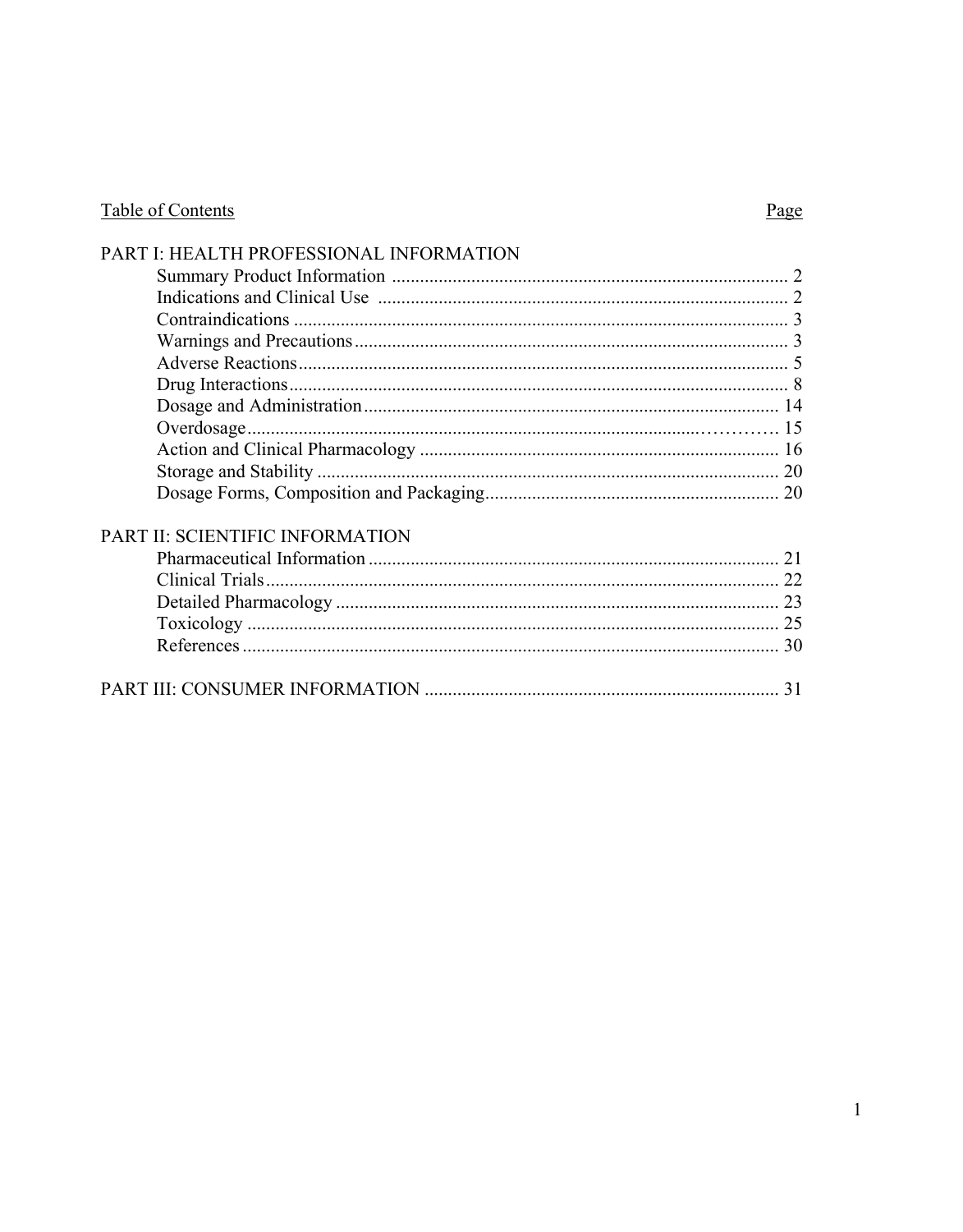## **TIAZAC XC (Diltiazem HCl) Extended- Release Tablets Antihypertensive / Antianginal Agent**

#### **PART 1: HEALTH PROFESSIONAL INFORMATION**

#### **SUMMARY PRODUCT INFORMATION**

| <b>Route of</b><br>Administration | <b>Dosage</b><br>Form/Strength                        | <b>Nonmedicinal Ingredients</b>                                                                                                                                                                                                                                                                                                                                                                      |
|-----------------------------------|-------------------------------------------------------|------------------------------------------------------------------------------------------------------------------------------------------------------------------------------------------------------------------------------------------------------------------------------------------------------------------------------------------------------------------------------------------------------|
| Oral                              | Tablets: 120 mg,<br>180 mg, 240 mg,<br>300 mg, 360 mg | Carnauba wax, colloidal silicone dioxide,<br>croscarmellose sodium, eudragit, hydrogenated<br>vegetable oil, hydroxypropylmethylcellulose,<br>magnesium stearate, microcrystalline cellulose,<br>microcrystalline wax, polydextrose, polyethylene<br>glycol, polysorbate, povidone, pregelatinized starch,<br>simethicone, sodium starch glycolate, sucrose<br>stearate, talc, and titanium dioxide. |

#### **Table 1: Summary Product Information**

*For Complete Information see Dosage Forms, Composition and Packaging Section*s

### **INDICATIONS AND CLINICAL USE**

#### **Essential Hypertension:**

For the treatment of mild to moderate essential hypertension. It is to be administered once daily at bedtime.

TIAZAC**®** XC (diltiazem hydrochloride) should normally be used in those patients in whom treatment with diuretics or beta-blockers has been ineffective, or has been associated with unacceptable adverse effects.

The safety of concurrent use of TIAZAC XC with other antihypertensive agents has not been established.

No morbidity and mortality studies have been carried out to support the use of TIAZAC XC ( see ACTION AND CLINICAL PHARMACOLOGY, Pharmacodynamics SECTION).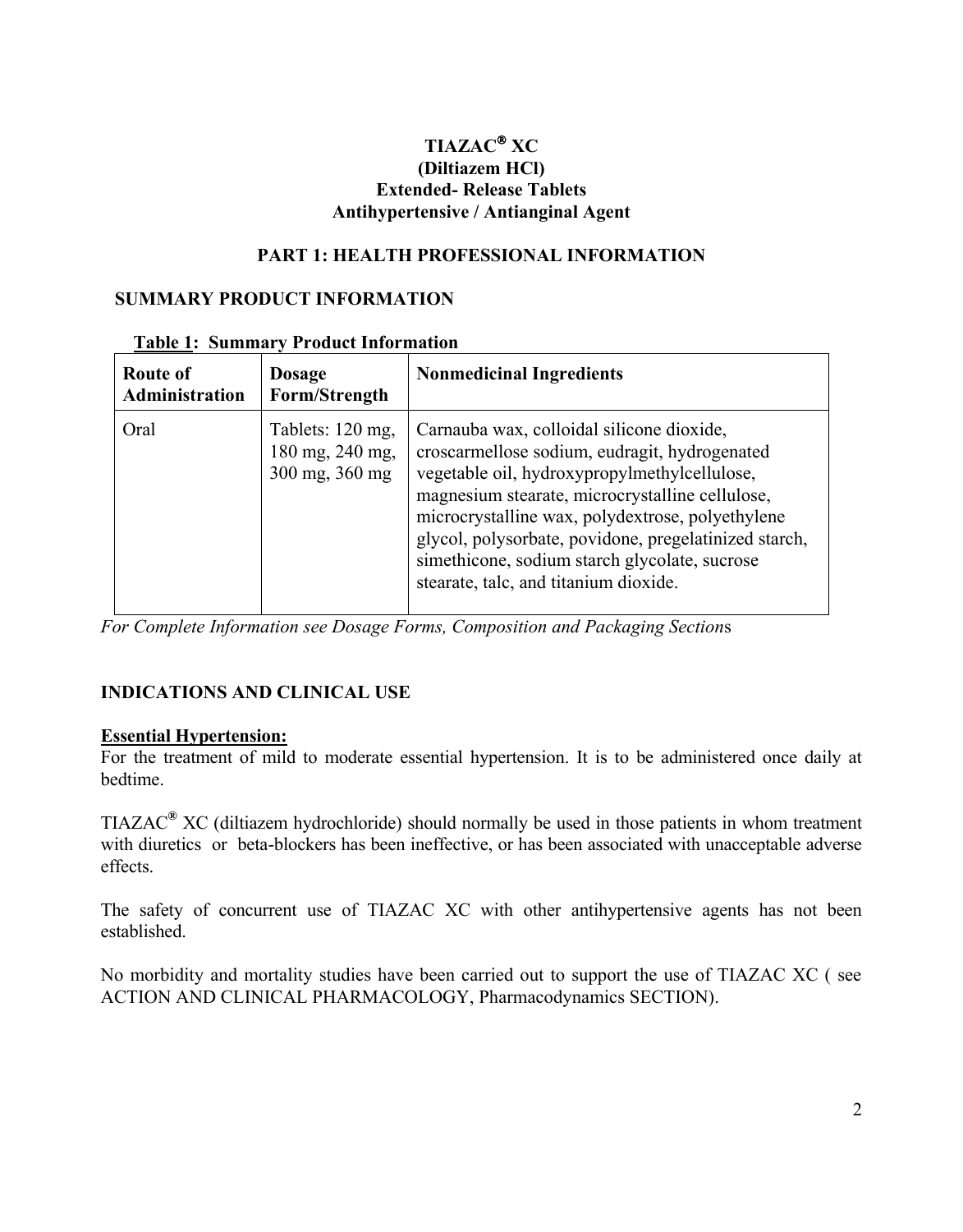#### **Chronic Stable Angina:**

For the management of chronic stable angina (effort-associated angina) without evidence of vasospasm in patients who remain symptomatic despite adequate doses of beta-blockers and/or organic nitrates or who cannot tolerate those agents.

TIAZAC XC may be tried in combination with beta-blockers in chronic stable angina in patients with normal ventricular function. When such concomitant therapy is introduced, these patients must be monitored closely (See Warnings and Precautions).

Since the safety and efficacy of TIAZAC XC in the management of unstable or vasospastic angina has not been substantiated, its use for these conditions is not recommended.

#### **Geriatrics**

Administration of diltiazem to elderly patients (over or equal to 65 years of age) requires caution. The incidence of adverse reactions is approximately 13% higher in this group.

#### **Pediatrics**

Safety and efficacy in children has not been studied.

### **CONTRAINDICATIONS**

TIAZAC XC (diltiazem hydrochloride) is contraindicated:

- In patients with sick sinus syndrome, except in the presence of an implanted pacemaker;
- In patients with second or third-degree AV block, except in the presence of an implanted pacemaker;
- In patients with known hypersensitivity to diltiazem;
- In patients with severe hypotension (less than 90 mm Hg systolic);
- In myocardial infarction patients, who have left ventricular failure manifested by pulmonary congestion;
- In pregnancy and in women of child-bearing potential. Fetal malformations and adverse effects on pregnancy have been reported in animals.
- Concomitant use of dantrolene.
- Concomitant use of ivabradine

### **WARNINGS AND PRECAUTIONS**

#### **Cardiac Conduction**

TIAZAC XC (diltiazem hydrochloride) prolongs AV node refractory periods without significantly prolonging sinus node recovery time, except in patients with sick sinus syndrome. This effect may rarely result in abnormally slow heart rates (particularly in patients with sick sinus syndrome) or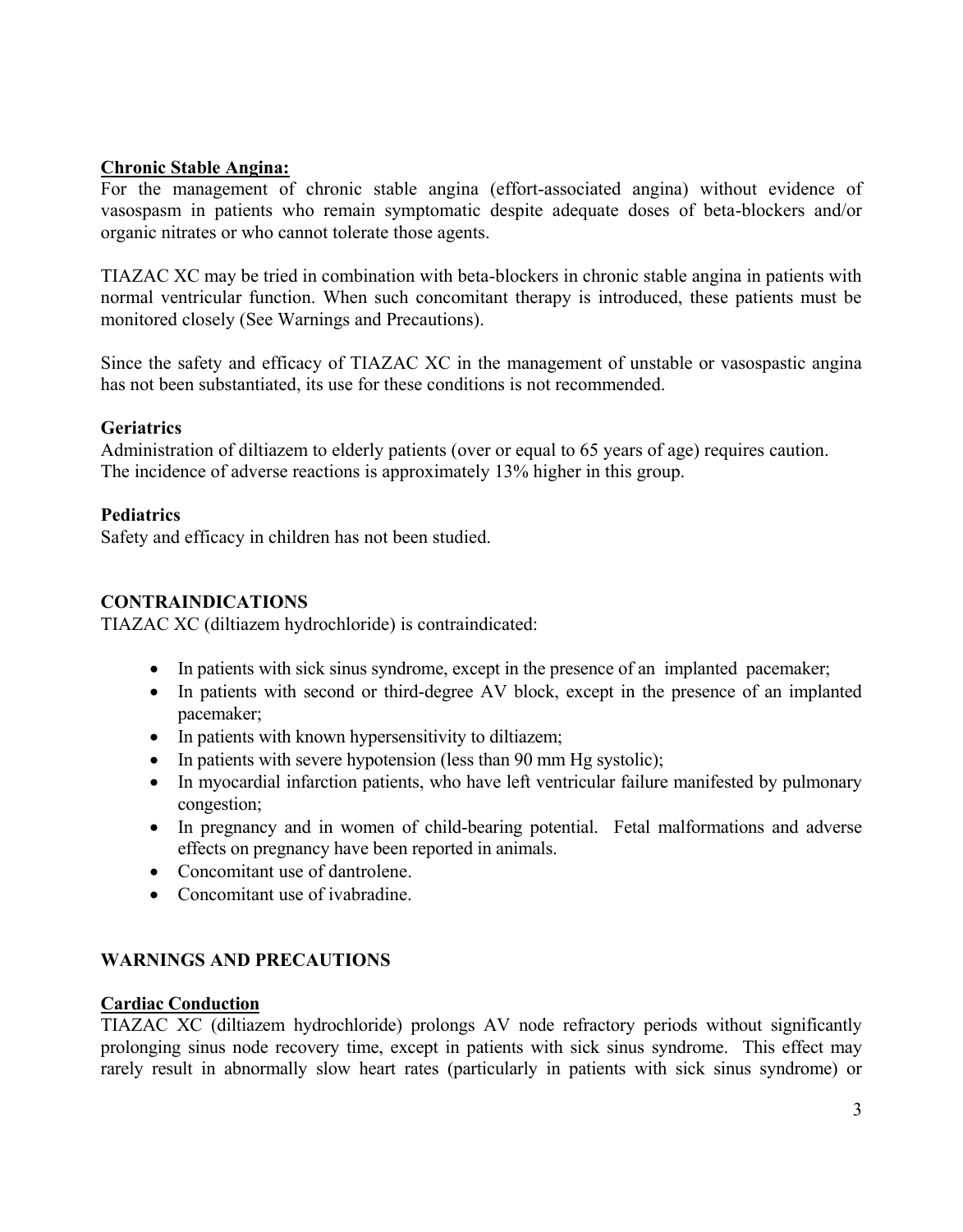second- or third-degree AV block (13 of 3007 patients or 0.43%). Concomitant use of diltiazem with beta-blockers or digitalis may result in additive effects on cardiac conduction.

#### **Heart Failure**

Because diltiazem has a negative inotropic effect *in vitro* and it affects cardiac conduction, the drug should only be used with caution and under careful medical supervision in patients with cardiac failure (see also CONTRAINDICATIONS).

Postinfarction patients with reduced ejection fraction are at particular risk for subsequent heart failure when treated with diltiazem. Accordingly, diltiazem should be avoided in patients with substantially reduced ejection fraction.

#### **Hypotension**

Decreases in blood pressure associated with diltiazem hydrochloride therapy may occasionally result in symptomatic hypotension.

#### **Patients with Diabetes**

Careful monitoring is necessary to detect new onset of diabetes or in patients with diabetes mellitus (type 1 or type 2) due to an increase in blood glucose.

#### **Patients with Myocardial Infarction**

Use of immediate release diltiazem at 240 mg per day started 3 to 15 days after a myocardial infarction was associated with an increase in cardiac events in patients with pulmonary congestion with no overall effect on mortality. Although there has not been a study of a sustained-release formulation of diltiazem in acute myocardial infarction, their use may have effects similar to those of immediate-release dilitazem in acute myocardial infarction.

#### **Acute Hepatic Injury**

In rare instances, significant elevations in alkaline phosphatase, CPK, LDH, AST, ALT and symptoms consistent with hepatic injury have been observed. These reactions have been reversible upon discontinuation of drug therapy. Although a causal relationship to diltiazem has not been established in all cases, a drug induced hypersensitivity reaction is suspected (see ADVERSE REACTIONS). As with any drug given over prolonged periods, laboratory parameters should be monitored at regular intervals.

#### **Use with Beta-Blockers**

Generally, diltiazem should not be given to patients with impaired left ventricular function if they are already receiving beta-blockers. In exceptional cases, when in the opinion of the physician, concomitant use is considered essential, such use should be instituted gradually in a hospital setting under close medical supervision.

The combination of diltiazem and beta-blockers warrants caution since in some patients additive effects on heart rate, cardiac conduction, blood pressure or left ventricular function have been observed.

Diltiazem gives no protection against the dangers of abrupt beta-blocker withdrawal and such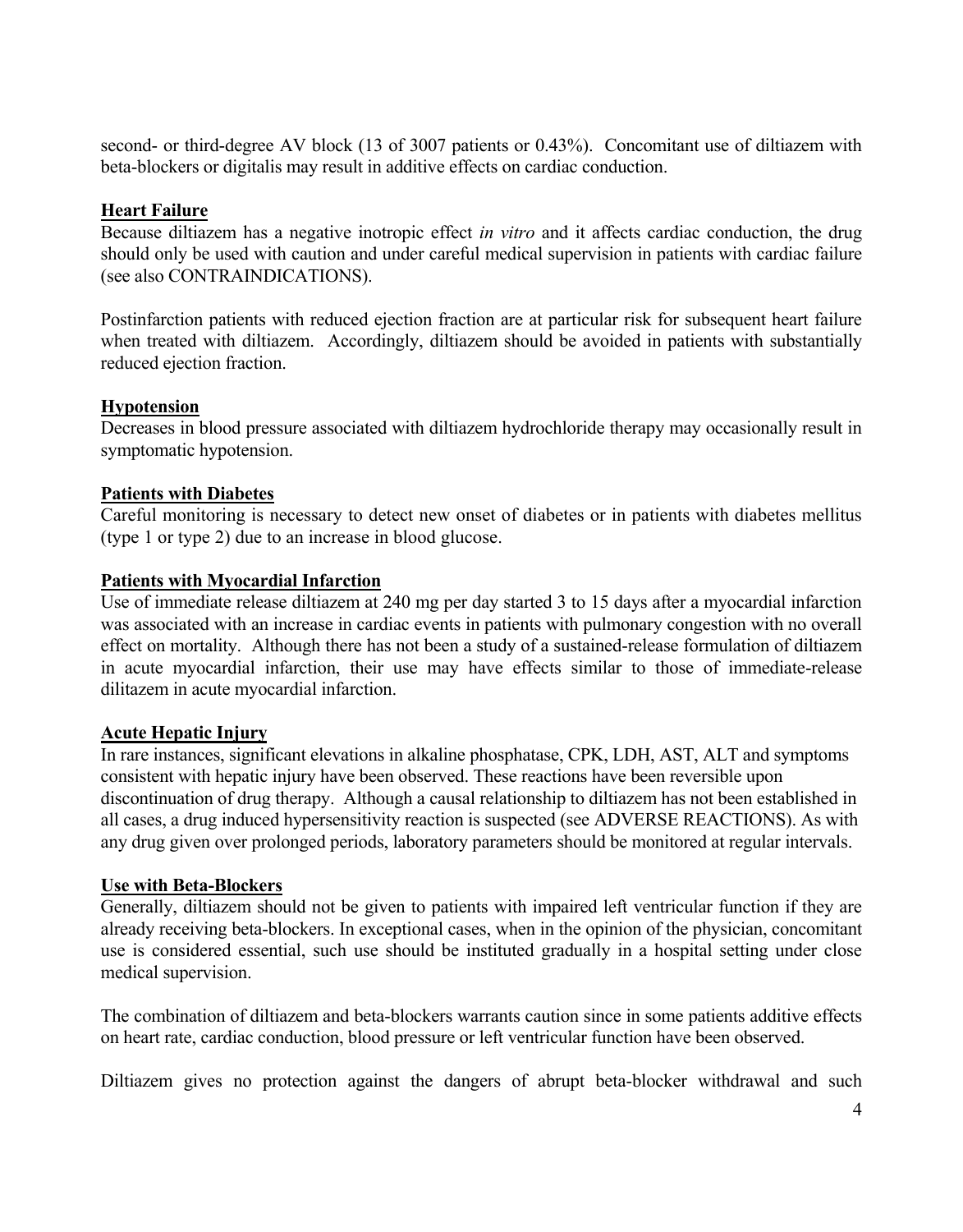withdrawal should be done by the gradual reduction of the dose of beta-blocker.

#### **Special Populations:**

#### **Impaired Hepatic or Renal Function**

Because TIAZAC XC (diltiazem hydrochloride) is extensively metabolized by the liver and excreted by the kidney and in bile, monitoring of laboratory parameters and cautious dosage titration are recommended in patients with severe hepatic or renal function (see ADVERSE REACTIONS).

#### **Pediatrics:**

Safety and effectiveness in children has not been studied.

#### **Nursing Mothers**

Diltiazem is excreted in human milk. One report suggests that concentrations in breast milk may approximate serum levels. If use of TIAZAC XC is deemed essential, an alternative method of infant feeding should be instituted.

#### **Use in the Elderly**

Administration of diltiazem to elderly patients (over or equal to 65 years of age) requires caution. The incidence of adverse reactions is approximately 13% higher in this group. Those adverse reactions which occur more frequently include: peripheral edema, bradycardia, palpitation, dizziness, rash and polyuria. Therefore particular care in titration is advisable.

### **ADVERSE REACTIONS**

### **Adverse Drug Reaction Overview**

In clinical trials with diltiazem, involving over 3300 patients the most common adverse reactions were headache (4.6%), edema (4.6%), dizziness (3.5%), asthenia (2.7%), first degree AV block (2.4%), bradycardia (1.7%), flushing (1.5%), nausea (1.4%), rash (1.2%), and dyspepsia (1.0%).

### **Clinical Trial Adverse Drug Reactions**

*Because clinical trials are conducted under very specific conditions the adverse reaction rates observed in the clinical trials may not reflect the rates observed in practice and should not be compared to the rates in the clinical trials of another drug. Adverse drug reaction information from clinical trials is useful for identifying drug-related adverse events and for approximating rates*.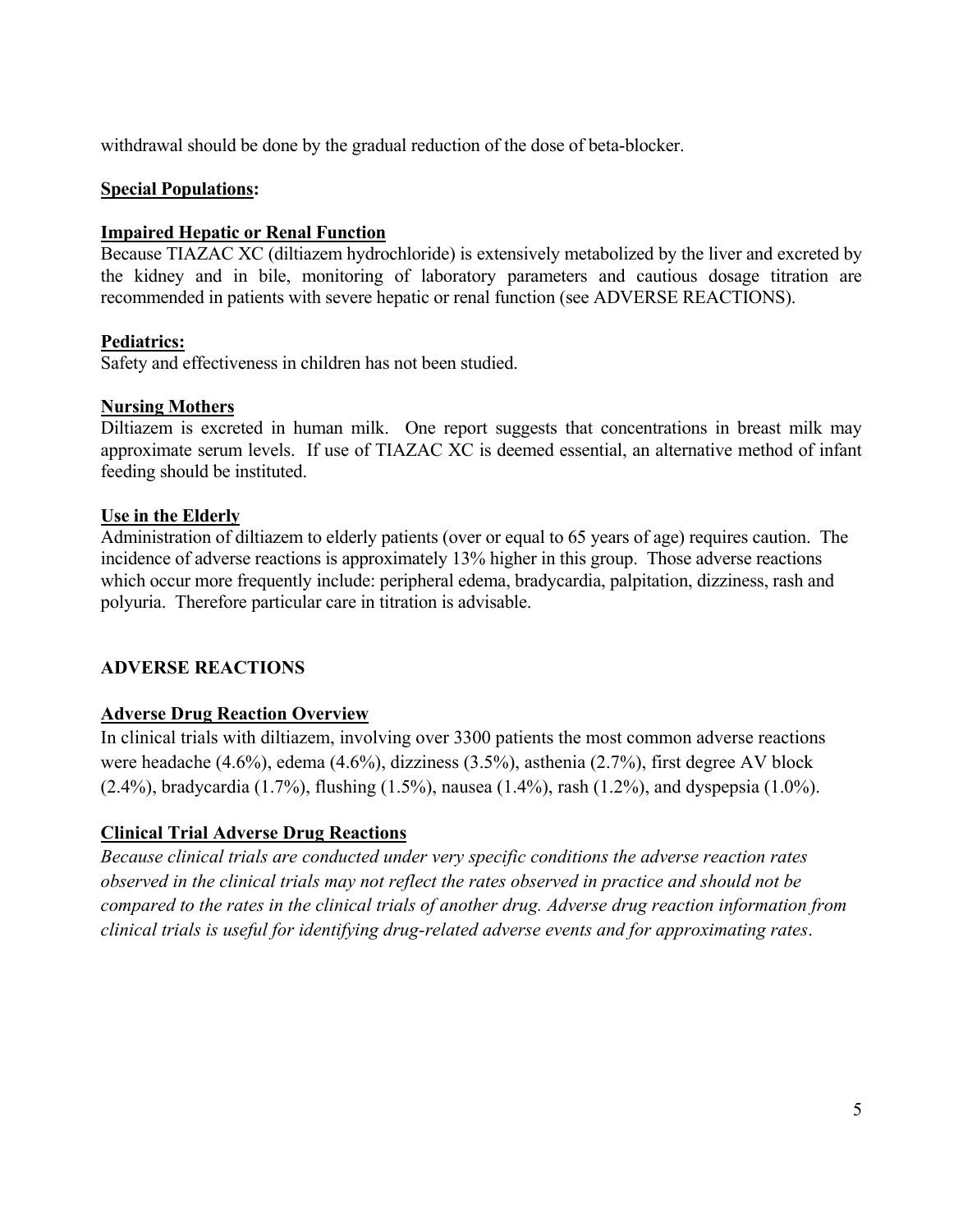**Hypertension:** Table 2 presents the most common adverse reactions reported in the placebocontrolled hypertension trials in patients receiving a diltiazem hydrochloride extended-release formulation (once-a-day dosing) up to 360 mg.

#### **Table 2 Adverse Events >1%: Diltiazem Hydrochloride Extended-Release Formulation Once-a-day PM Administration Placebo-Controlled Hypertension Trials**

| <b>Adverse Reactions</b> | <b>Placebo</b><br>$n=69$<br># pts $(\% )$ | Diltiazem Hydrochloride<br><b>Extended-Release</b><br>$120 - 360$ mg<br>$n = 238$<br># pts $(\% )$ |
|--------------------------|-------------------------------------------|----------------------------------------------------------------------------------------------------|
| Headache                 | 10(15)                                    | 29(12)                                                                                             |
| Oedema lower limb        | 4(6)                                      | 9(4)                                                                                               |
| Upper respiratory tract  |                                           |                                                                                                    |
| infection                | 2(3)                                      | 12(5)                                                                                              |
| Nasopharyngitis          | 1(1)                                      | 7(3)                                                                                               |
| <b>Sinusitis</b>         | 2(3)                                      | 7(3)                                                                                               |

#### **Angina:**

In the angina clinical study, the adverse event profile of TIAZAC XC was consistent with that previously described for TIAZAC XC and other formulations of diltiazem HCl. The most frequent adverse effects experienced by TIAZAC XC patients are presented in Table 3.

#### **Table 3 Adverse Events >1%: Diltiazem Hydrochloride Extended-Release Formulation Once-a-day Administration Placebo-Controlled Angina Trial**

|                               |                   | Diltiazem Hydrochloride<br><b>Extended-Release</b> |
|-------------------------------|-------------------|----------------------------------------------------|
| <b>Adverse Reactions</b>      | Placebo<br>$n=61$ | 180, 360 & 420 mg<br>$n=250$                       |
|                               | # pts $(\% )$     | # pts $(\% )$                                      |
| Oedema Lower Limb             | 2(3.3)            | 17(6.8)                                            |
| <b>Dizziness</b>              | 0(0)              | 16(6.4)                                            |
| Fatigue                       | 3(4.9)            | 12(4.8)                                            |
| <b>Bradycardia</b>            | 0(0)              | 9(3.6)                                             |
| <b>Atrioventricular Block</b> |                   |                                                    |
| <b>First Degree</b>           | 0(0)              | 8(3.2)                                             |
| Cough                         | (0)               | 5(2.0)                                             |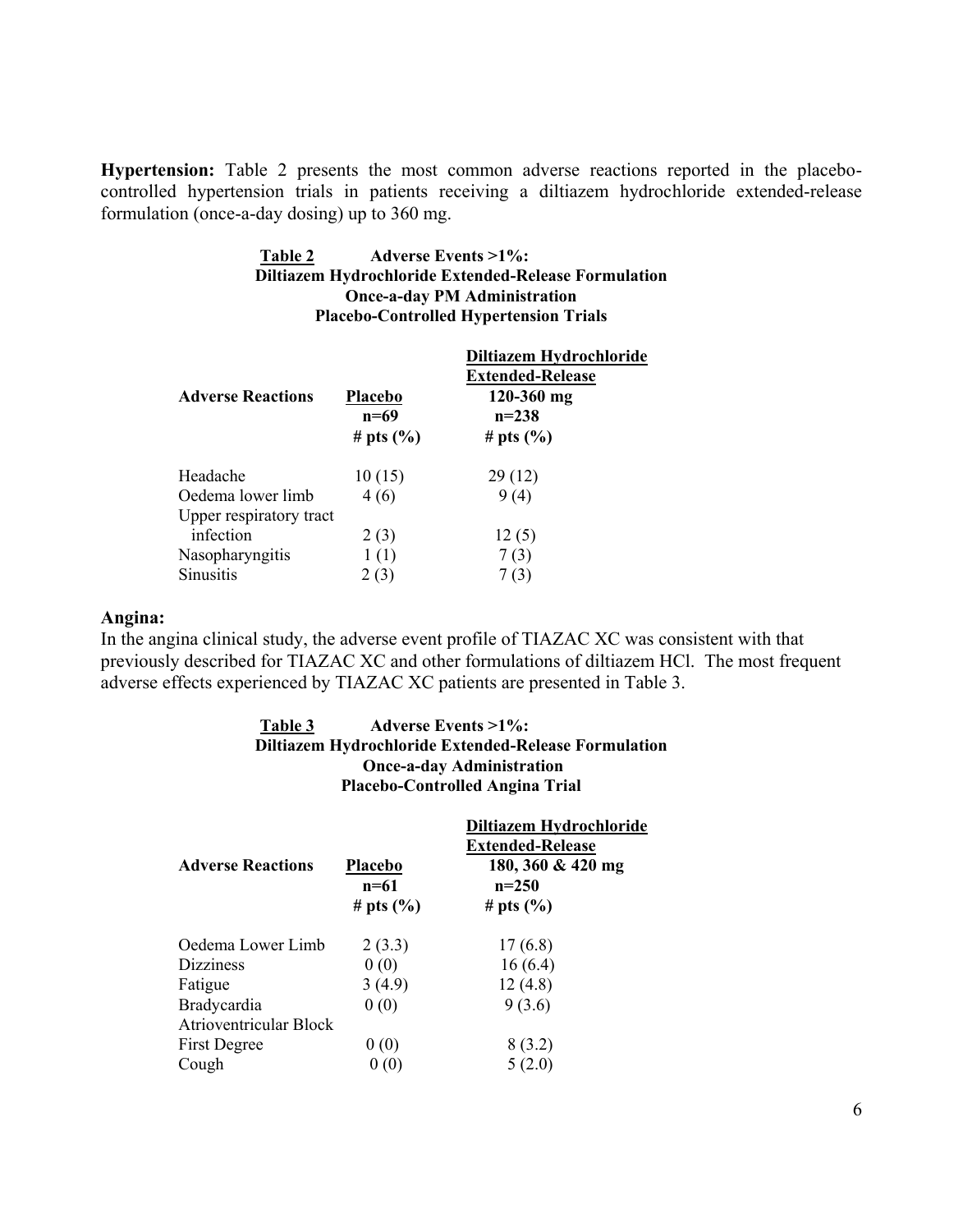## **Uncommon Clinical Trial Adverse Drug Reactions (< 1%)**

*The following data is divided into two sections. The first represents ADRs <1% in TIAZAC XC Clinical trials. The second reflects ADRs <1% in other diltiazem products.*

## **The following treatment related adverse drug reactions were reported with <1% incidence in the TIAZAC XC clinical trial:**

**Cardiac disorders:** Atrioventricular block (first, degree), palpitations.

**Eye disorders:** Vitreous floaters, diplopia.

**Gastrointestinal disorders:** Dyspepsia, nausea.

**General disorders and administration site conditions**: Feeling jittery, joint swelling, lethargy, neck swelling, oedema NOS, peripheral swelling, swelling NOS.

**Investigations**: Aspartate aminotransferase increased.

**Nervous system and psychiatric disorders:** Dizziness (vertigo), sinus headache.

**Renal and urinary disorders:** Urinary frequency.

**Respiratory, thoracic and mediastinal disorders**: Dyspnoea NOS.

**Skin and subcutaneous disorders:** Dermatitis NOS, erythema NEC, face oedema, pruritus NOS, rash generalized.

**Vascular disorders**: Flushing.

#### **The following adverse events were reported with a frequency <1% in other diltiazem products:**

**Cardiovascular:** Angina, arrhythmia, AV block (second- or third-degree), bundle branch block, congestive heart failure (left ventricular dysfunction), ECG abnormalities, hypotension, palpitations, syncope, tachycardia, ventricular extrasystoles.

**Dermatological:** Petechiae, photosensitivity, pruritus, urticaria.

**Eye disorders:** Amblyopia, eye irritation.

**Gastrointestinal disorders:** Anorexia, constipation, diarrhea, dry mouth, dysgeusia, thirst, vomiting, weight increase.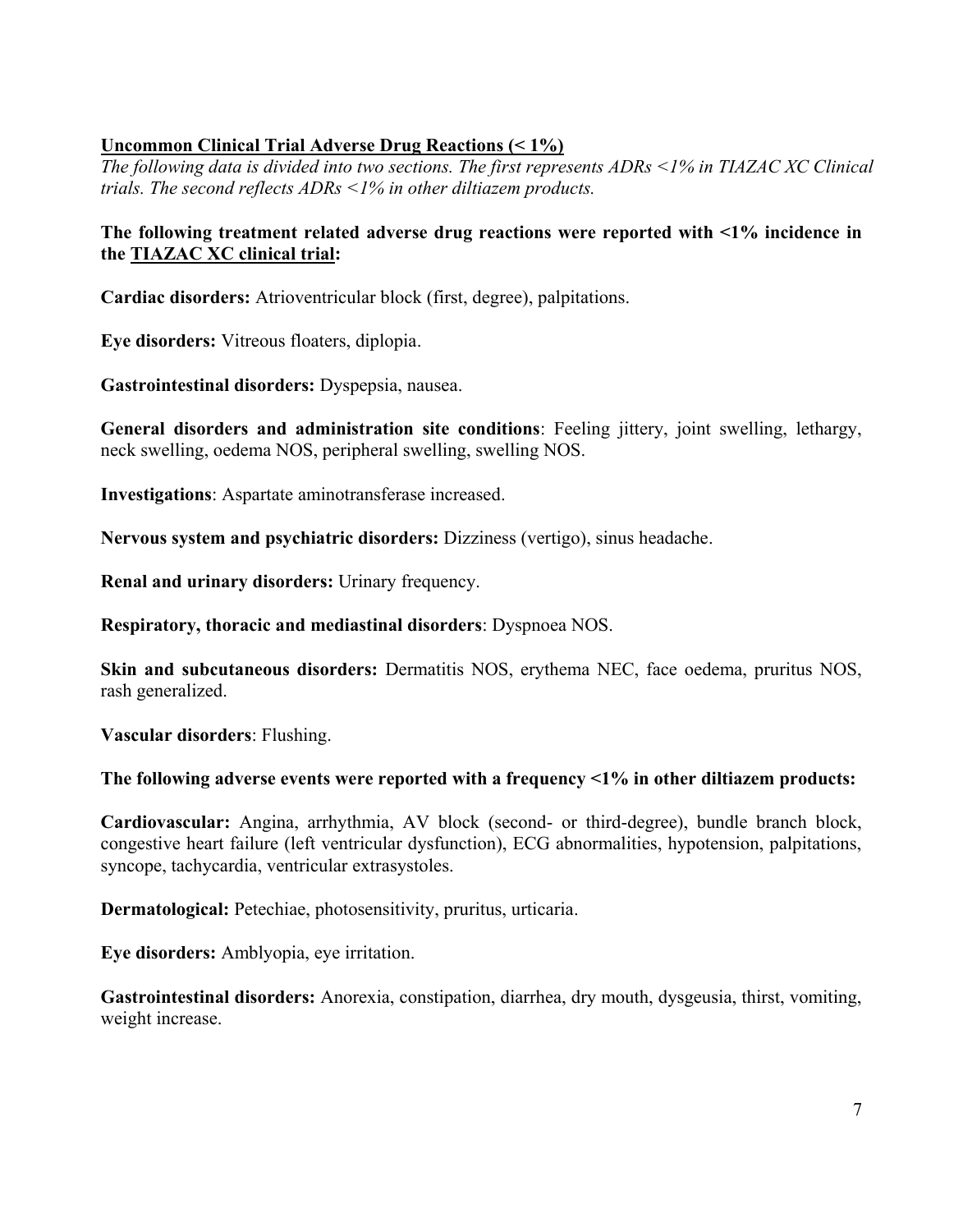**General disorders and administration site conditions**: Malaise (reported as common adverse reaction), osteoarticular pain.

**Investigations**: Mild elevations of AST, ALT, LDH, and alkaline phosphatase (see Hepatic WARNINGS), CPK increase.

**Metabolism and nutrition disorders:** Hyperglycemia, hyperuricemia.

**Nervous System and psychiatric disorders:** Abnormal dreams, amnesia, depression, gait abnormality, hallucinations, insomnia, nervousness, paresthesia, personality change, somnolence, tinnitus, tremor.

**Renal and urinary disorders**: Nocturia, polyuria.

**Respiratory, thoracic and mediastinal disorders**: Dyspnea, epistaxis, nasal congestion.

**Sexual dysfunction disturbances and gender identity disorders:** Impotence, sexual difficulties.

**Vascular disorders:** Orthostatic hypotension

The following postmarketing events have been reported infrequently in patients receiving diltiazem: Sinoatrial block, congestive heart failure, acute generalized exanthematous pustulosis, alopecia, hyperglycemia, diabetes (new onset), worsening of existing diabetes (type 1 or type 2), vasculitis, angioedema, angioneurotic oedema, erythema multiforme, exfoliative dermatitis, extrapyramidal symptoms, occasionally desquamative erythema with or without fever, gingival hyperplasia, gynecomastia, hemolytic anemia, hepatitis, increased bleeding time, leukopenia, mood changes (including depression), purpura, retinopathy, Stevens-Johnson syndrome, thrombocytopenia, sweating, toxic epidermal necrolysis, photosensitivity (including lichenoid keratosis at sun exposed skin areas), sinus arrest, and cardiac arrest (asystole). In addition, adverse reactions such as myocardial infarction have been observed which are not readily distinguishable from the natural history of the disease in these patients. A number of well-documented cases of generalized rash, characterized as leukocytoclastic vasculitis, have been reported. However, a definitive cause and effect relationship between these events and diltiazem therapy is yet to be established.

#### **DRUG INTERACTIONS**

#### **Overview**

As with all drugs, care should be exercised when treating patients with multiple medications. Calcium channel blockers undergo biotransformation by the cytochrome P450 system. Coadministration of diltiazem with other drugs which follow the same route of biotransformation may result in altered bioavailability. Dosages of similarly metabolized drugs, particularly those of low therapeutic ratio, and especially in patients with renal and/or hepatic impairment, may require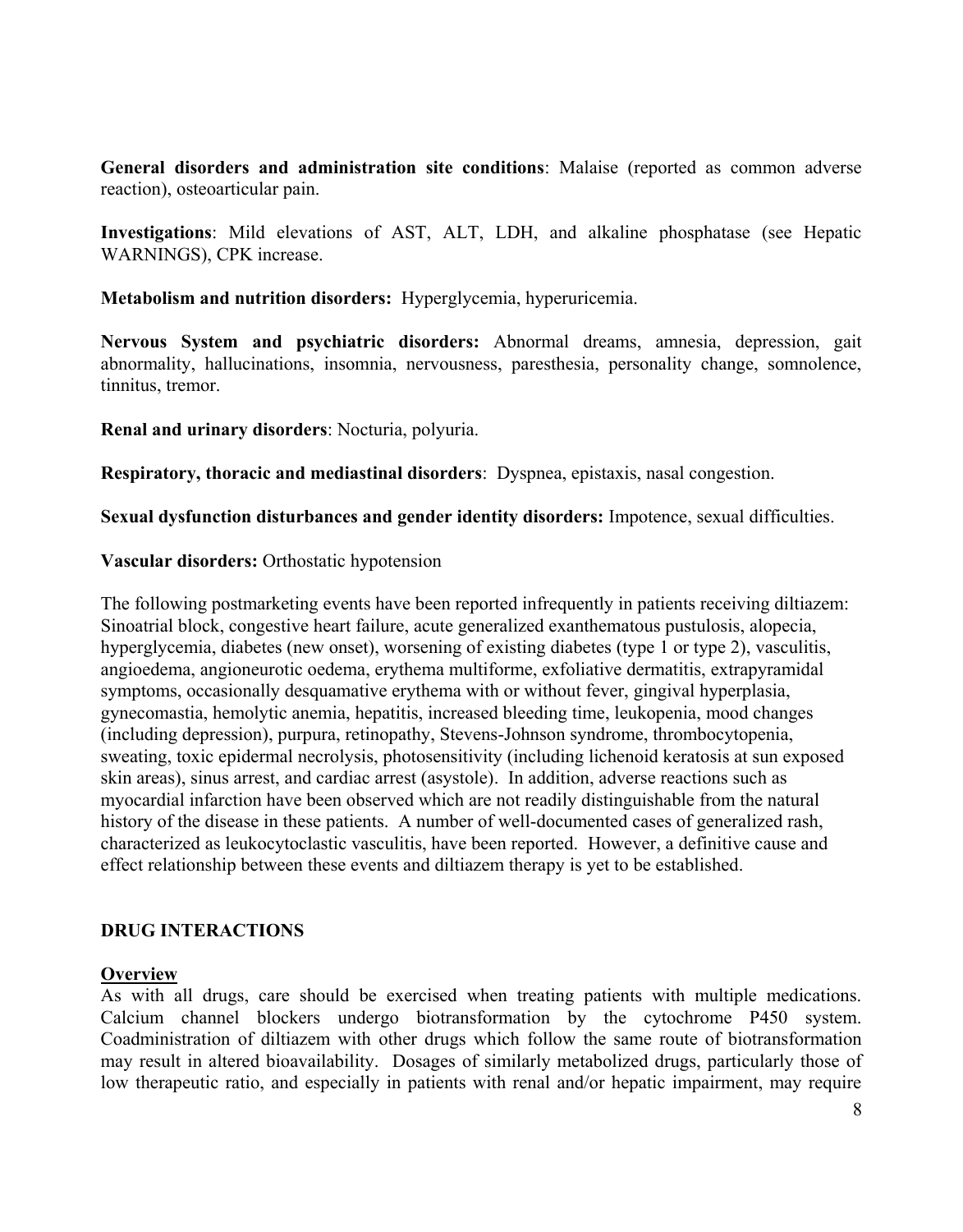adjustment when starting or stopping concomitantly administered diltiazem to maintain optimum therapeutic blood levels.

Drugs known to be inhibitors of the cytochrome P450 system include: azole antifungals, cimetidine, cyclosporine, erythromycin, quinidine, and warfarin. Drugs known to be inducers of the cytochrome P450 system include: phenobarbital, phenytoin, and rifampin.

Drugs known to be biotransformed via P450 include: benzodiazepines, flecainide, imipramine, propafenone, terfenadine, and theophylline.

| <b>Table 4- Established or Potential Drug-Drug Interactions</b>                           |           |                                                                                                                                                                                                                                                            |                                                                                                                                                                                                                                                                                                                |
|-------------------------------------------------------------------------------------------|-----------|------------------------------------------------------------------------------------------------------------------------------------------------------------------------------------------------------------------------------------------------------------|----------------------------------------------------------------------------------------------------------------------------------------------------------------------------------------------------------------------------------------------------------------------------------------------------------------|
| Agent                                                                                     | Ref       | Effect                                                                                                                                                                                                                                                     | Clinical comment                                                                                                                                                                                                                                                                                               |
| Acetylsalicylic acid or<br>other antiplatelet drugs<br>(e.g., cilostazole,<br>ticagrelor) | $\rm T$   | $\uparrow$ bleeding                                                                                                                                                                                                                                        | Because of the increased risk of bleeding due to<br>potential additive effect on platelet aggregation, the<br>concomitant administration of acetylsalicylates or<br>antiplatelet drugs with diltiazem should be<br>undertaken with caution.                                                                    |
| Alpha-antagonists                                                                         | T         | ↑ antihypertensive<br>Concomitant treatment with $\alpha$ -antagonists may<br>produce or aggravate hypotension. The combination<br>of diltiazem with an $\alpha$ -antagonist should be<br>considered only with the strict monitoring of blood<br>pressure. |                                                                                                                                                                                                                                                                                                                |
| Amiodarone, digoxin                                                                       | T         | ↑ bradycardia                                                                                                                                                                                                                                              | Caution is required when these are combined with<br>diltiazem, particularly in elderly subjects and when<br>high doses are used.                                                                                                                                                                               |
| Anaesthetics                                                                              | T         | ↑ depression of cardiac<br>contractility,<br>conductivity, and<br>automaticity                                                                                                                                                                             | The depression of cardiac contractility, conductivity,<br>and automaticity as well as the vascular dilation<br>associated with anesthetics may be potentiated by<br>calcium channel blockers. When used<br>concomitantly, anesthetics and calcium blockers<br>should be titrated carefully.                    |
| Benzodiazepines<br>(midazolam, triazolam)                                                 | <b>CT</b> | ↑ benzodiazepines<br>plasma concentration                                                                                                                                                                                                                  | Diltiazem significantly increases peak plasma levels<br>and the elimination half-life of triazolam and<br>midazolam. Special care (close medical supervision<br>and/or dose adjustment) should be taken when<br>prescribing short-acting benzodiazepines<br>metabolized by CYP3A4 in patients using diltiazem. |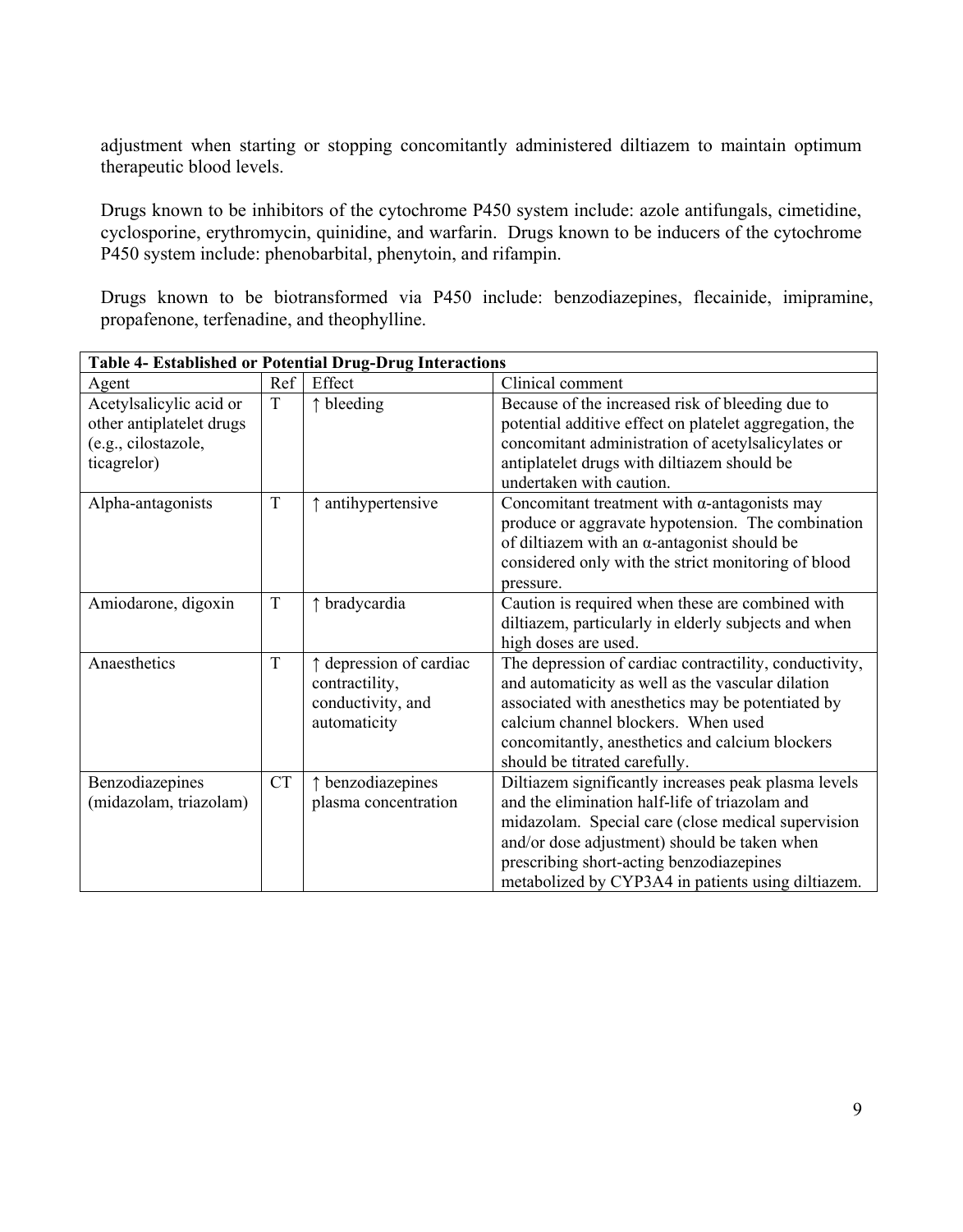| <b>Table 4- Established or Potential Drug-Drug Interactions</b> |             |                          |                                                                                              |
|-----------------------------------------------------------------|-------------|--------------------------|----------------------------------------------------------------------------------------------|
| Agent                                                           | Ref         | Effect                   | Clinical comment                                                                             |
| <b>Beta-Blockers</b>                                            | T,          | Arrhythmic effect        | The concomitant administration of diltiazem with beta-                                       |
|                                                                 | <b>CT</b>   | ↑ propranolol exposure   | adrenergic blocking drugs warrants caution because of                                        |
|                                                                 |             |                          | rhythm disturbances occurrence, and requires close                                           |
|                                                                 |             |                          | medical supervision and ECG monitoring, particularly                                         |
|                                                                 |             |                          | at the beginning of treatment. Such an association                                           |
|                                                                 |             |                          | may have a synergetic effect on heart rate, on sino-                                         |
|                                                                 |             |                          | atrial and AV conduction or on blood pressure (e.g.                                          |
|                                                                 |             |                          | pronounced bradycardia, sinus arrest, and heart failure)                                     |
|                                                                 |             |                          | (see WARNINGS and PRECAUTIONS). Appropriate                                                  |
|                                                                 |             |                          | dosage adjustments may be necessary. A study in                                              |
|                                                                 |             |                          | five normal subjects showed that diltiazem increased                                         |
|                                                                 |             |                          | propranolol bioavailability by 50%.                                                          |
| Carbamazepine                                                   | <b>CT</b>   | ↑ carbamazepine serum    | Concomitant administration of diltiazem with                                                 |
|                                                                 |             | level                    | carbamazepine has been reported to result in elevated                                        |
|                                                                 |             |                          | serum levels of carbamazepine (40% to 72%<br>increase), resulting in toxicity in some cases. |
|                                                                 |             |                          | Patients receiving these drugs concurrently should be                                        |
|                                                                 |             |                          | monitored for a potential drug interaction and dose                                          |
|                                                                 |             |                          | adjustment of carbamazepine and/or diltiazem may                                             |
|                                                                 |             |                          | be necessary.                                                                                |
| Anti-H <sub>2</sub> agents                                      | <b>CT</b>   | ↑ cimetidine, ranitidine | A study in six healthy volunteers has shown a                                                |
| (Cimetidine, ranitidine)                                        |             | exposure                 | significant increase in peak diltiazem plasma $C_{\text{max}}$                               |
|                                                                 |             |                          | levels (58%) and area-under-the-curve AUC (53%)                                              |
|                                                                 |             |                          | after a 1-week course of cimetidine 1200 mg per day                                          |
|                                                                 |             |                          | and a single dose of diltiazem 60 mg. Ranitidine                                             |
|                                                                 |             |                          | produced smaller, nonsignificant increases. The                                              |
|                                                                 |             |                          | effect may be mediated by cimetidine's known                                                 |
|                                                                 |             |                          | inhibition of hepatic cytochrome P450, the enzyme                                            |
|                                                                 |             |                          | system responsible for the first-pass metabolism of                                          |
|                                                                 |             |                          | diltiazem. Patients currently receiving diltiazem                                            |
|                                                                 |             |                          | therapy should be carefully monitored for a change                                           |
|                                                                 |             |                          | in pharmacological effect when initiating and                                                |
|                                                                 |             |                          | discontinuing therapy with cimetidine. An                                                    |
|                                                                 |             |                          | adjustment in the diltiazem dose may be warranted.                                           |
| Corticosteroids                                                 | $\mathbf T$ | ↑ P-gp plasma            | Inhibition of methylprednisolone metabolism                                                  |
| (methylprednisolone)                                            |             | concentration            | (CYP3A4) and inhibition of P-glycoprotein by                                                 |
|                                                                 |             |                          | diltiazem. Therefore, patients should be monitored                                           |
|                                                                 |             |                          | when initiating methylprednisolone treatment and a                                           |
|                                                                 |             |                          | dose adjustment may be necessary.                                                            |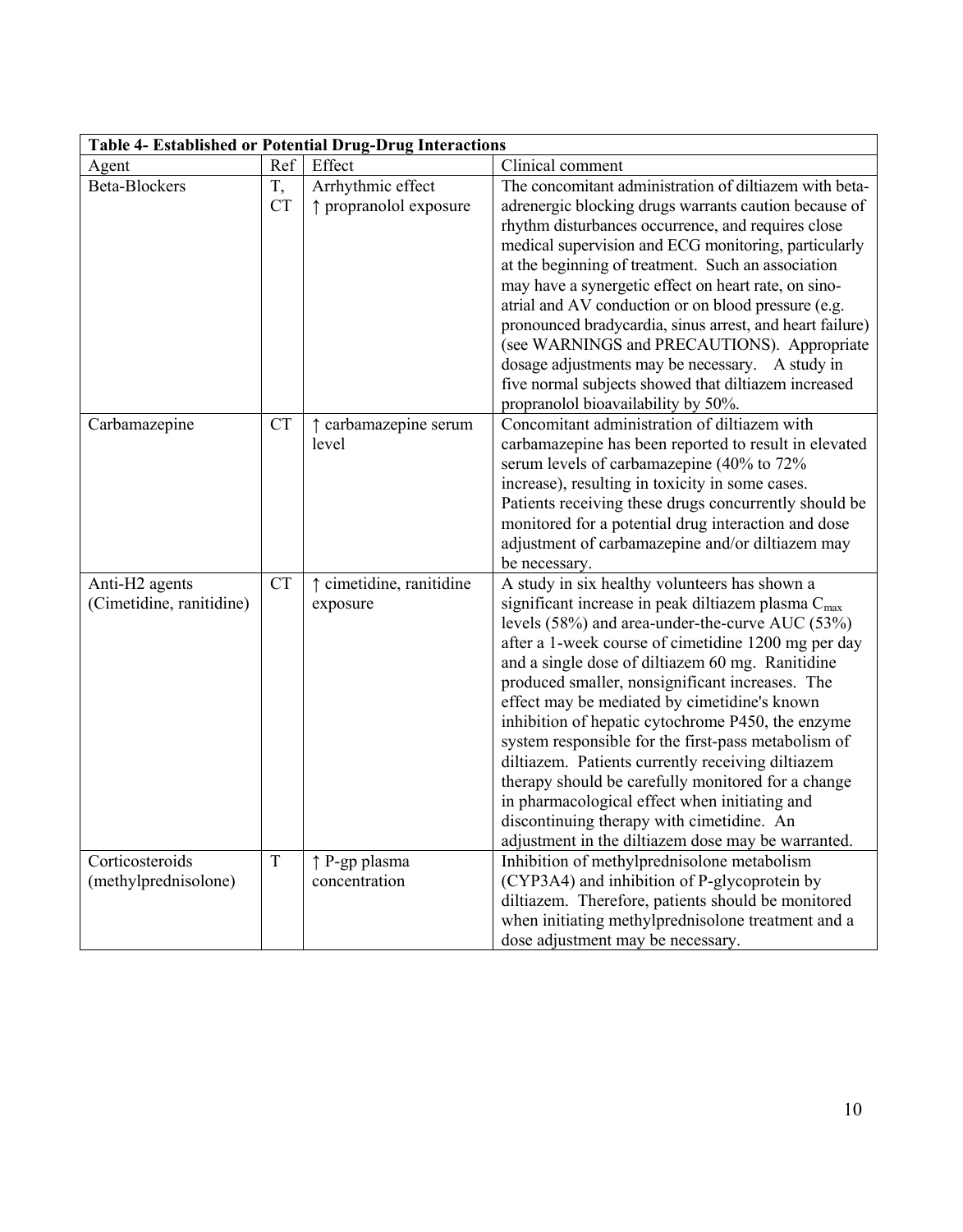| <b>Table 4- Established or Potential Drug-Drug Interactions</b> |           |                                                                      |                                                                                                                                                                                                                                                                                                                                                                                                                                                                                                                                                                                                                                                                                              |
|-----------------------------------------------------------------|-----------|----------------------------------------------------------------------|----------------------------------------------------------------------------------------------------------------------------------------------------------------------------------------------------------------------------------------------------------------------------------------------------------------------------------------------------------------------------------------------------------------------------------------------------------------------------------------------------------------------------------------------------------------------------------------------------------------------------------------------------------------------------------------------|
| Agent                                                           | Ref       | Effect                                                               | Clinical comment                                                                                                                                                                                                                                                                                                                                                                                                                                                                                                                                                                                                                                                                             |
| Cyclosporine                                                    | <b>CT</b> | $\downarrow$ cyclosporine<br>concentration in specific<br>population | A pharmacokinetic interaction between diltiazem and<br>cyclosporine has been observed during studies<br>involving renal and cardiac transplant patients. In<br>renal and cardiac transplant recipients, a reduction of<br>cyclosporine dose ranging from 15% to 48% was<br>necessary to maintain cyclosporine trough<br>concentrations similar to those seen prior to the<br>addition of diltiazem. If these agents are to be<br>administered concurrently, cyclosporine<br>concentrations should be monitored, especially when<br>diltiazem therapy is initiated, adjusted, or<br>discontinued. The effect of cyclosporine on<br>diltiazem plasma concentrations has not been<br>evaluated. |
| Dantrolene (infusion)                                           | <b>CT</b> | Ventricular fibrillation<br>effect in animals<br>observed            | Lethal ventricular fibrillation is regularly observed in<br>animals when intravenous verapamil and dantrolene<br>are administered concomitantly. The combination of<br>calcium-channel antagonist and dantrolene is<br>therefore potentially dangerous (see<br>CONTRAINDICATIONS).                                                                                                                                                                                                                                                                                                                                                                                                           |
| Digitalis                                                       | <b>CT</b> | ↑ digoxin serum level                                                | Diltiazem and digitalis glycosides may have an<br>additive effect in prolonging AV conduction. In<br>clinical trials, concurrent administration of diltiazem<br>and digoxin has resulted in increases in serum<br>digoxin levels with prolongation of AV conduction.<br>This increase may result from a decrease in renal<br>clearance of digoxin. Patients on concomitant<br>therapy, especially those with renal impairment,<br>should be carefully monitored. The dose of digoxin<br>may need downward adjustment.                                                                                                                                                                        |
| Erythromycin                                                    | <b>CT</b> | ↑ erythromycin exposure                                              | The use of erythromycin should be avoided in<br>patients treated with CYP3A inhibitors, including<br>diltiazem. An analysis reported in the literature<br>indicates that the risk of sudden death is increased in<br>current users of erythromycin (incidence-rate ratio =<br>2.01; 95% CI= 1.08 to 3.75), and this risk is further<br>elevated in concurrent users of CYP3A inhibitors<br>$(5.35; 95\% \text{ CI} = 1.72 \text{ to } 16.64)$ , including diltiazem.<br>Cohort analysis revealed one death in 106 person -<br>years in diltiazem-treated patients.                                                                                                                           |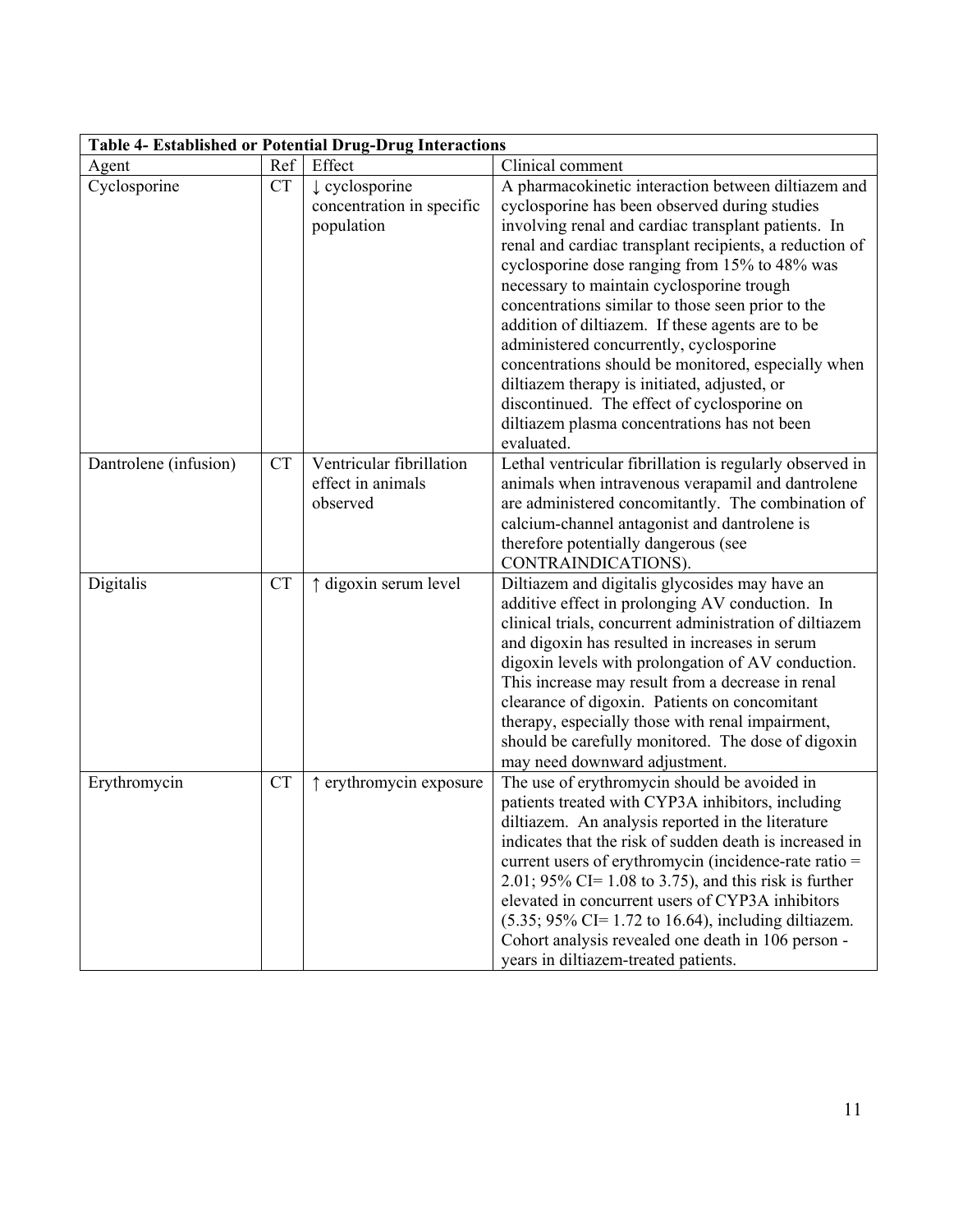| <b>Table 4- Established or Potential Drug-Drug Interactions</b> |               |                               |                                                       |
|-----------------------------------------------------------------|---------------|-------------------------------|-------------------------------------------------------|
| Agent                                                           | Ref           | Effect                        | Clinical comment                                      |
| Ivabradine                                                      | <b>CT</b>     | Concomitant use with          | Avoid concomitant use of moderate CYP3A4              |
|                                                                 |               | ivabradine is                 | inhibitors such as diltiazem and verapamil when       |
|                                                                 |               | contraindicated due to        | using ivabradine.                                     |
|                                                                 |               | the additional heart rate     |                                                       |
|                                                                 |               | lowering effect of            | Additive effects are caused by PK and PD              |
|                                                                 |               | diltiazem to ivabradine       | interactions between diltiazem and ivabradine. Both   |
|                                                                 |               |                               | diltiazem and ivabradine are heart rate lowering      |
|                                                                 |               |                               | substances. Moreover, diltiazem increases ivabradine  |
|                                                                 |               |                               | exposure (2 to 3 fold increase in AUC) through CYP    |
|                                                                 |               |                               | 3A4 inhibition. This could lead to an exacerbated     |
|                                                                 |               |                               | reduction in patient's heart rate (see                |
|                                                                 |               |                               | CONTRAINDICATIONS).                                   |
| Lithium                                                         | T             | ↑ Lithium neurotoxicity       | Risk of increased in lithium-induced neurotoxicity.   |
| Other<br>antiarrhythmic                                         | T             | ↑ antiarrhytmic effect        | Since diltiazem has antiarrhythmic properties, its    |
| agents                                                          |               |                               | concomitant prescription with other antiarrhythmic    |
|                                                                 |               |                               | agents is not recommended (additive risk of           |
|                                                                 |               |                               | increased cardiac adverse effects). This combination  |
|                                                                 |               |                               | should only be used under close clinical and ECG      |
|                                                                 |               |                               | monitoring.                                           |
| Phenytoin                                                       | $\mathcal{C}$ | ↑ phenytoin plasma            | When co-administered with phenytoin, diltiazem        |
|                                                                 |               | concentration                 | may increase phenytoin plasma concentration. It is    |
|                                                                 |               |                               | recommended that the phenytoin plasma                 |
|                                                                 |               |                               | concentration be monitored.                           |
| Rifampicin                                                      | <b>CT</b>     | $\downarrow$ diltiazem plasma | Administration of diltiazem with rifampin markedly    |
|                                                                 |               | concentration                 | reduced plasma diltiazem concentrations and the       |
|                                                                 |               |                               | therapeutic effect of diltiazem. Patients should be   |
|                                                                 |               |                               | carefully monitored when initiating or discontinuing  |
|                                                                 |               |                               | rifampicin therapy.                                   |
| Short and Long Acting                                           | T             | ↑ vasodilating effect         | Increased hypotensive effects and faintness (additive |
| <b>Nitrates</b>                                                 |               |                               | vasodilating effects) are observed when nitrates are  |
|                                                                 |               |                               | coadministered with Calcium Channels Inhibitors. In   |
|                                                                 |               |                               | patients treated with calcium antagonists, the        |
|                                                                 |               |                               | prescription of nitrate derivatives should only be    |
|                                                                 |               |                               | carried out gradually at increasing doses due to      |
|                                                                 |               |                               | increased hypotensive effects.                        |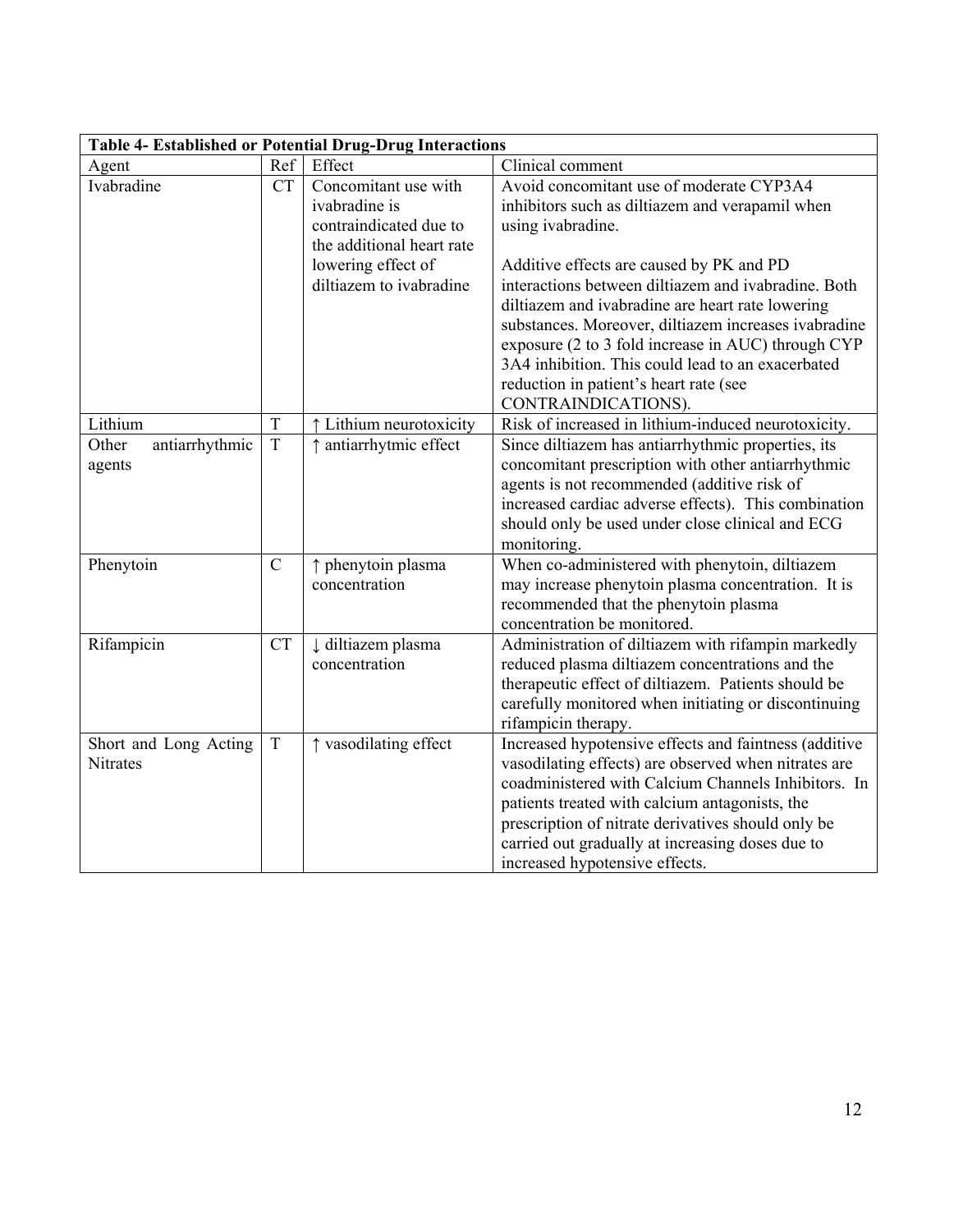| <b>Table 4- Established or Potential Drug-Drug Interactions</b> |           |                                 |                                                                                                                                                                                                                                                                                                                                                                                                                                                                                                                                                                                                                                                                                                                                     |
|-----------------------------------------------------------------|-----------|---------------------------------|-------------------------------------------------------------------------------------------------------------------------------------------------------------------------------------------------------------------------------------------------------------------------------------------------------------------------------------------------------------------------------------------------------------------------------------------------------------------------------------------------------------------------------------------------------------------------------------------------------------------------------------------------------------------------------------------------------------------------------------|
| Agent                                                           | Ref       | Effect                          | Clinical comment                                                                                                                                                                                                                                                                                                                                                                                                                                                                                                                                                                                                                                                                                                                    |
| <b>Statins</b>                                                  | <b>CT</b> | $\uparrow$ simvastatin exposure | The concomitant administration of diltiazem with<br>statin drugs warrants caution, and requires close<br>medical supervision. Rhabdomyolysis and hepatitis<br>have been reported in patients treated with<br>atorvastatin or simvastatin in combination with<br>diltiazem, and in the case of simvastatin-treated<br>patients, deaths have occurred. If diltiazem is<br>prescribed to a patient already taking a statin,<br>consideration should be given to decreasing the dose<br>of the statin.<br>In a published study of 10 healthy volunteers treated<br>with simvastatin 20 mg, after 2 weeks of treatment<br>with diltiazem 240 mg, the mean $C_{\text{max}}$ (3.6 -fold) and<br>AUC (5-fold) of simvastatin were increased |
| Theophylline                                                    | T         | antihypertensive                | significantly.<br>Increased antihypertensive effects.                                                                                                                                                                                                                                                                                                                                                                                                                                                                                                                                                                                                                                                                               |
| X-ray contrast media                                            | T         | ↑ Hypotension                   | Cardiovascular effects of an intravenous bolus of an<br>ionic X-ray contrast media, such as hypotension, may<br>be increased in patients treated with diltiazem.<br>Special caution is required in patients who<br>concomitantly receive diltiazem and X-ray contrast<br>media.                                                                                                                                                                                                                                                                                                                                                                                                                                                     |

Legend:  $C = Case Study$ ;  $CT = Clinical Trial$ ;  $T = Theoretical$ 

### **Drug-Food Interactions**

### **Alcohol:**

Alcohol can exhibit hypotensive effects. Coadministration with antihypertensive agents including diltiazem may result in additive effects on blood pressure and orthostasis. Patients should be advised that alcohol may potentiate the hypotensive effects of diltiazem, especially during the initiation of therapy and following a dosage increase. Caution should be exercised when rising from a sitting or recumbent position, and patients should notify their physician if they experience dizziness, lightheadedness, syncope, orthostasis, or tachycardia.

### **Grapefruit Juice**

Grapefruit Juice may increase the plasma concentrations of orally administered diltiazem in some patients. The proposed mechanism is inhibition of CYP450 3A4-mediated first-pass metabolism in the gut wall by certain compounds present in grapefruit.

Patients who regularly consume grapefruit or grapefruit juice should be monitored for increased adverse effects of diltiazem such as headache, irregular heartbeat, edema, unexplained weight gain, and chest pain. Grapefruit and grapefruit juice should be avoided if an interaction is suspected.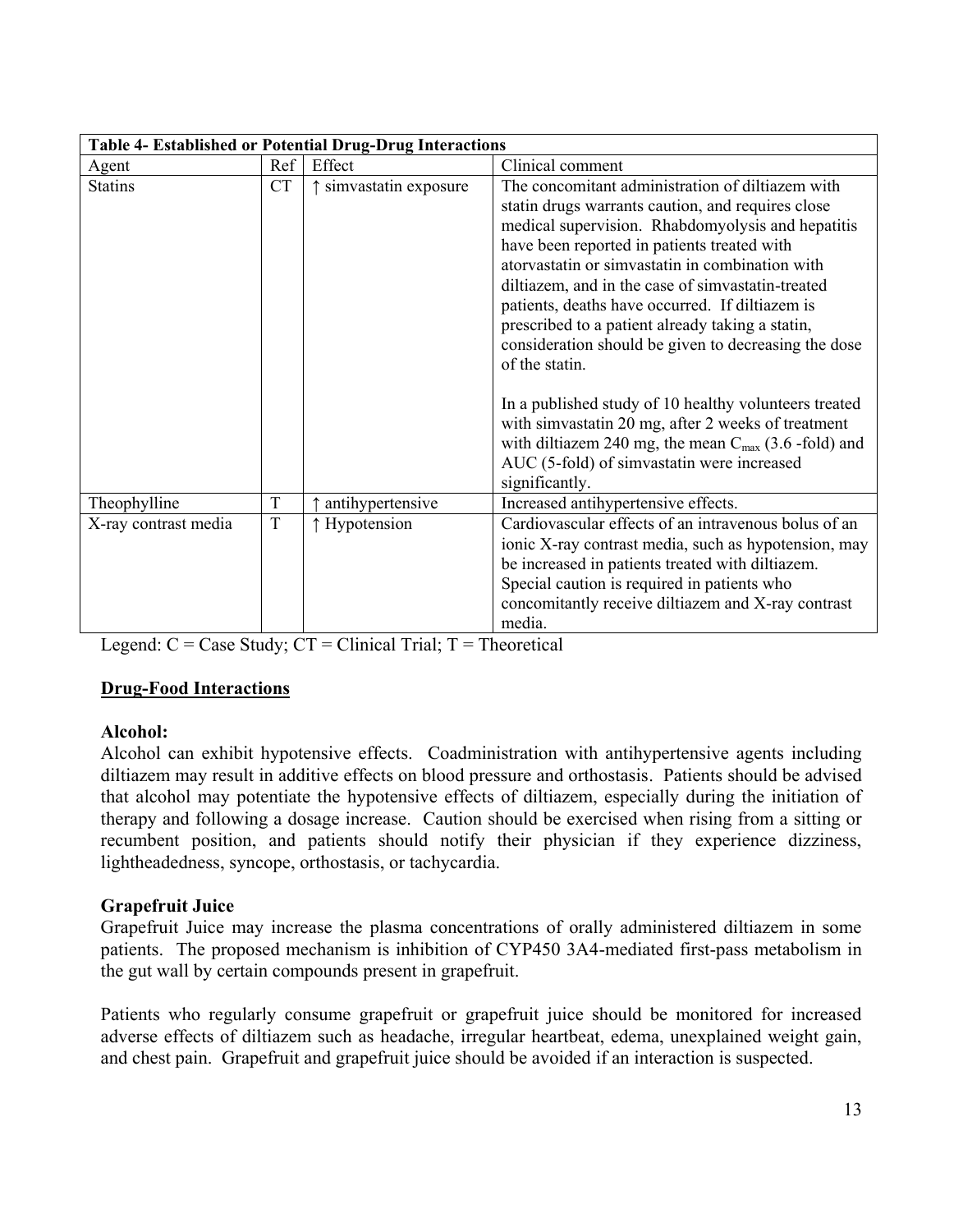#### **Multivitamins with minerals:**

Calcium-containing products may decrease the effectiveness of calcium channel blockers by saturating calcium channels with calcium. Calcium chloride has been used to manage acute severe verapamil toxicity. Monitoring of the effectiveness of calcium channel blocker therapy is advised during coadministration with calcium products.

#### **Drug-Herb Interactions**

Interactions with herbal products have not been established.

#### **Drug-Laboratory Interactions**

Interactions with laboratory tests have not been established.

### **DOSAGE AND ADMINISTRATION**

#### **Dosing Considerations**

TIAZAC XC (diltiazem hydrochloride) has an extended-release delivery system designed to deliver maximum effect in the morning when administered at night-time. Accordingly, TIAZAC XC should be administered once daily at bedtime. TIAZAC XC should not be chewed or crushed. TIAZAC XC may be taken with or without food, but should be so taken consistently.

#### **Recommended Dose and Dose Adjustment**

#### Hypertension:

When used as monotherapy, usual starting doses for hypertension are 180 to 240 mg once daily. Maximum antihypertensive effect is usually observed after approximately 2 to 4 weeks of therapy; therefore, dosage adjustments should be scheduled accordingly.

A maximum daily dose of 360 mg should not be exceeded.

The dosage of TIAZAC XC or concomitant antihypertensive agents may need to be adjusted when adding one to the other. See WARNINGS and PRECAUTIONS regarding use with beta-blockers.

### Angina:

Dosage should be based on individual patient response. Treatment should start with 180 mg once daily; this may be increased at intervals of 7 to 14 days if adequate response is not obtained. Higher doses may not result in greater anti-anginal effect. The maximum dose is 360 mg once daily.

TIAZAC XC may be safely co-administered with short- and long-acting nitrates. Sublingual nitroglycerin may be taken as required to support acute anginal attacks during TIAZAC XC therapy.

### **OVERDOSAGE**

Significant diltiazem overdose causes cardiovascular and systemic toxicity and may be fatal. The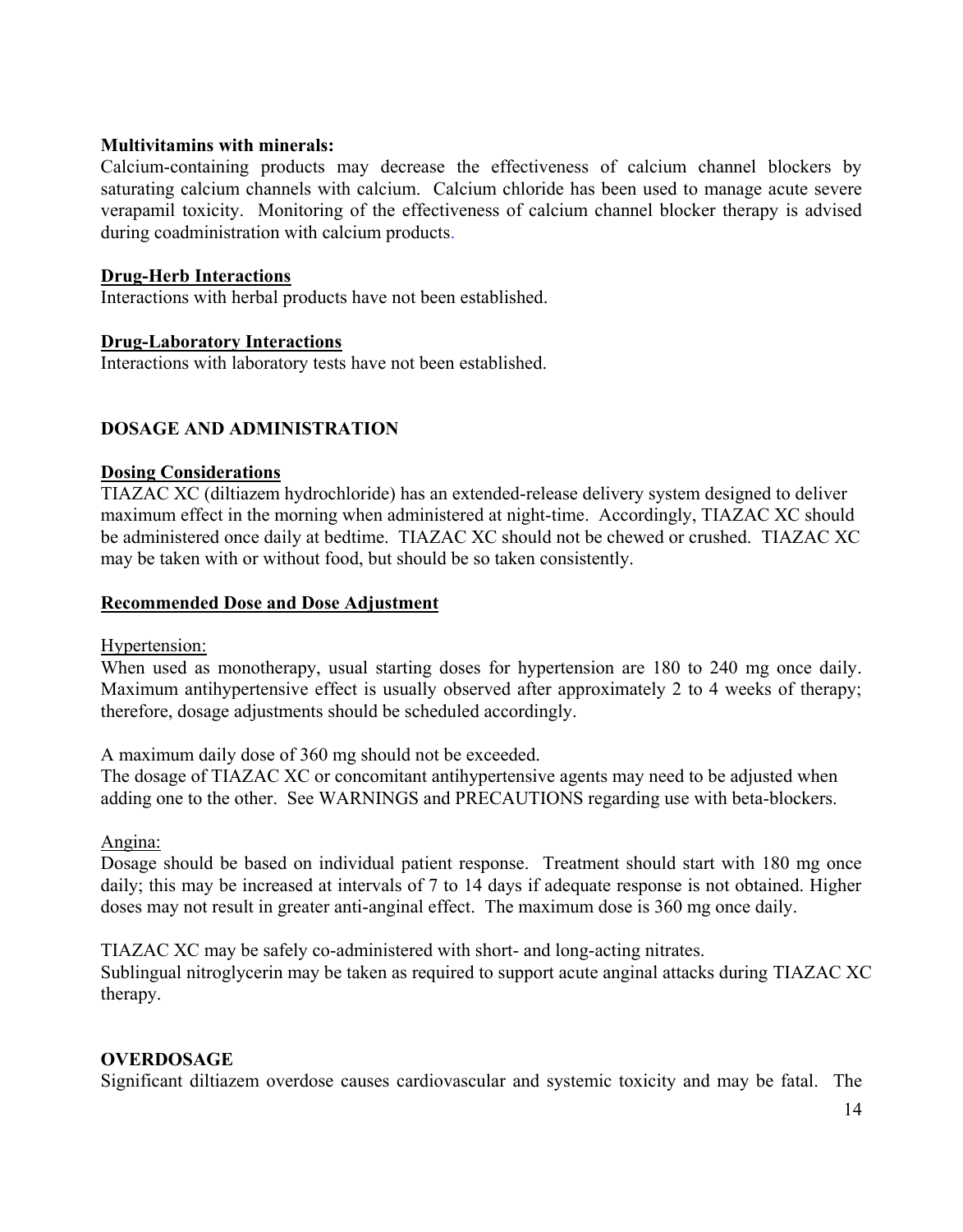onset of toxicity may be delayed in patients who have ingested a sustained release preparation such as TIAZAC XC. The clinical effects of acute overdose can involve pronounced hypotension possibly leading to collapse, sinus bradycardia with or without isorhythmic dissociation, sinus arrest, atrioventricular conduction disturbances and cardiac arrest. Mental status will often be preserved although patients with hypotension may be drowsy or comatose. Hypoxia may be due to noncardiogenic lung injury caused by precapillary vasodilation. Impaired gut motility may result in ileus. Patients are often hyperglycemic due to impaired insulin release. Fatalities may occur with large overdoses and in patients with coexisiting cardiac disease or with cardiotoxic coingestants.

#### For the management of a suspected drug overdose, contact your regional Poison Control Centre.

Severely symptomatic patients poisoned with diltiazem should receive supplemental oxygen and be stabilized in the usual fashion with attention to maintaining the airway and restoring circulation. An electrocardiogram and routine blood analysis including electrolytes, glucose, and the usual search for coingestants should be performed.

Induced emesis is contraindicated. Patients who present within an hour of a significant overdose of diltiazem should have gastric lavage followed by activated charcoal. Lavage is not indicated for patients with delayed presentations. Whole bowel irrigation may be considered in patients with significant ingestions of sustained-release diltiazem.

In the event of overdose or exaggerated response, appropriate supportive measures should be employed in addition to gastric lavage. The following measures may be considered:

#### **Bradycardia:**

Atropine and intravenous fluids may suffice in patients with mild poisoning.

#### **Hypotension:**

Calcium salts given intravenously (should be avoided in patients who may have coingested digoxin). Catecholamine pressors may be used to improve cardiac contractility (epinephrine, dopamine, dobutamine, isoproterenol) or vascular tone (norepinephrine, epinephrine, dopamine). High dose insulin together with glucose or glucagon may be effective in patients not responding to catecholamines.

Sustained release calcium channel blockers may cause delayed onset of toxicity and once established, toxicity may last for several days. Patients who have symptoms following a TIAZAC XC ingestion should be treated and monitored until all signs and symptoms of toxicity have resolved. Patients who remain asymptomatic with normal vital signs during a 24 hour period of observation in a monitored setting may be discharged.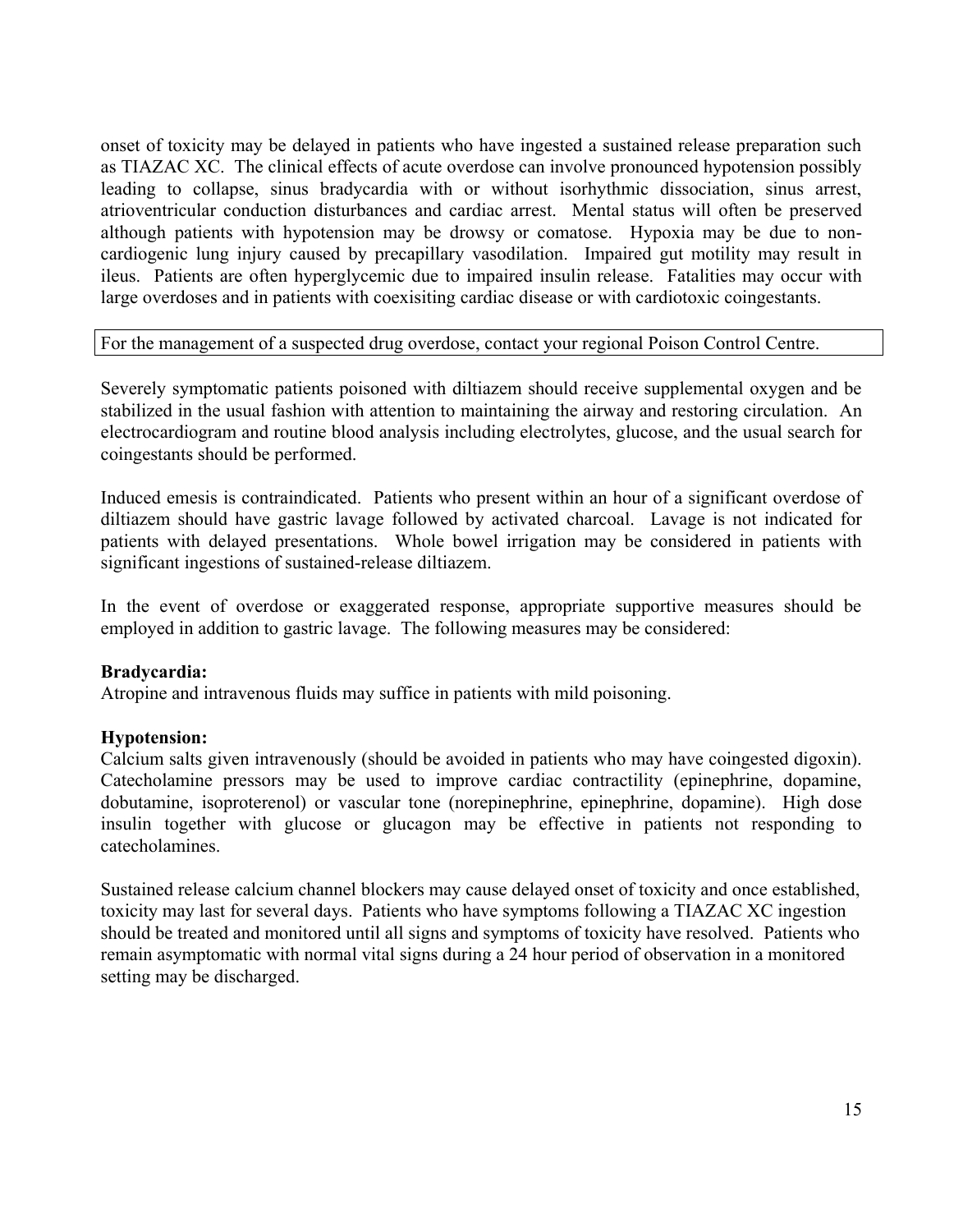# **ACTION AND CLINICAL PHARMACOLOGY**

TIAZAC XC (diltiazem hydrochloride) is a calcium ion cellular influx inhibitor (calcium channel blocker or calcium channel antagonist) of the benzothiazepine (non-dihydropyridine) class.

## **Mechanism of Action**

The therapeutic effect of this group of drugs is believed to be related to their specific cellular action of selectively inhibiting transmembrane influx of calcium ions into cardiac muscle and vascular smooth muscle. The contractile processes of these tissues are dependent upon the movement of extracellular calcium into the cells through specific ion channels. Diltiazem blocks transmembrane influx of calcium through the slow channel without affecting, to any significant degree the transmembrane influx of sodium through the fast channel. This results in a reduction of free calcium ions available within cells of the above tissues. Diltiazem does not alter total serum calcium.

## Hypertension:

The antihypertensive effect of diltiazem is believed to be brought about largely by its vasodilatory action on peripheral blood vessels with resultant decrease in peripheral vascular resistance.

# Angina:

The precise mechanism by which diltiazem relieves angina has not been fully determined but it is believed to be brought about largely by its vasodilator action.

In angina due to coronary spasm, diltiazem increases myocardial oxygen delivery by dilating both large and small coronary arteries and by inhibiting coronary spasm at drug levels which cause little negative inotropic effect. The resultant increases in coronary blood flow are accompanied by dosedependent decreases in systemic blood pressure and decreases in peripheral resistance.

In angina of effort it appears that the action of diltiazem is related to the reduction of myocardial oxygen demand. This is probably caused by a decrease in blood pressure brought about by the reduction of peripheral resistance and of heart rate.

# **Pharmacodynamics**

### Hypertension:

In a double-blind clinical study, a diltiazem hydrochloride extended-release clinical trial formulation with the same bead coating as TIAZAC XC, administered daily at night for 7 weeks at doses of 120 mg, 240 mg, 360 mg and 540 mg was compared to administration of 360 mg in the morning. The 540 mg dose is not approved for use in Canada.

Group mean reductions in diastolic blood pressure between 6AM and 12 NOON, as measured by ambulatory blood pressure monitoring (ABPM) for 120 mg, 240 mg, 360 mg and 540 mg taken at night were 4.7, 8.9, 10.2 and 14.8 mm Hg, respectively, placebo-corrected. These reductions in diastolic blood pressure for all doses were significantly different from placebo and dose-related. Within this time period of 6 AM to 12 NOON, the 360 mg PM dose produced a statistically significant 3.3 mm Hg greater reduction in diastolic blood pressure than the 360 mg AM dose.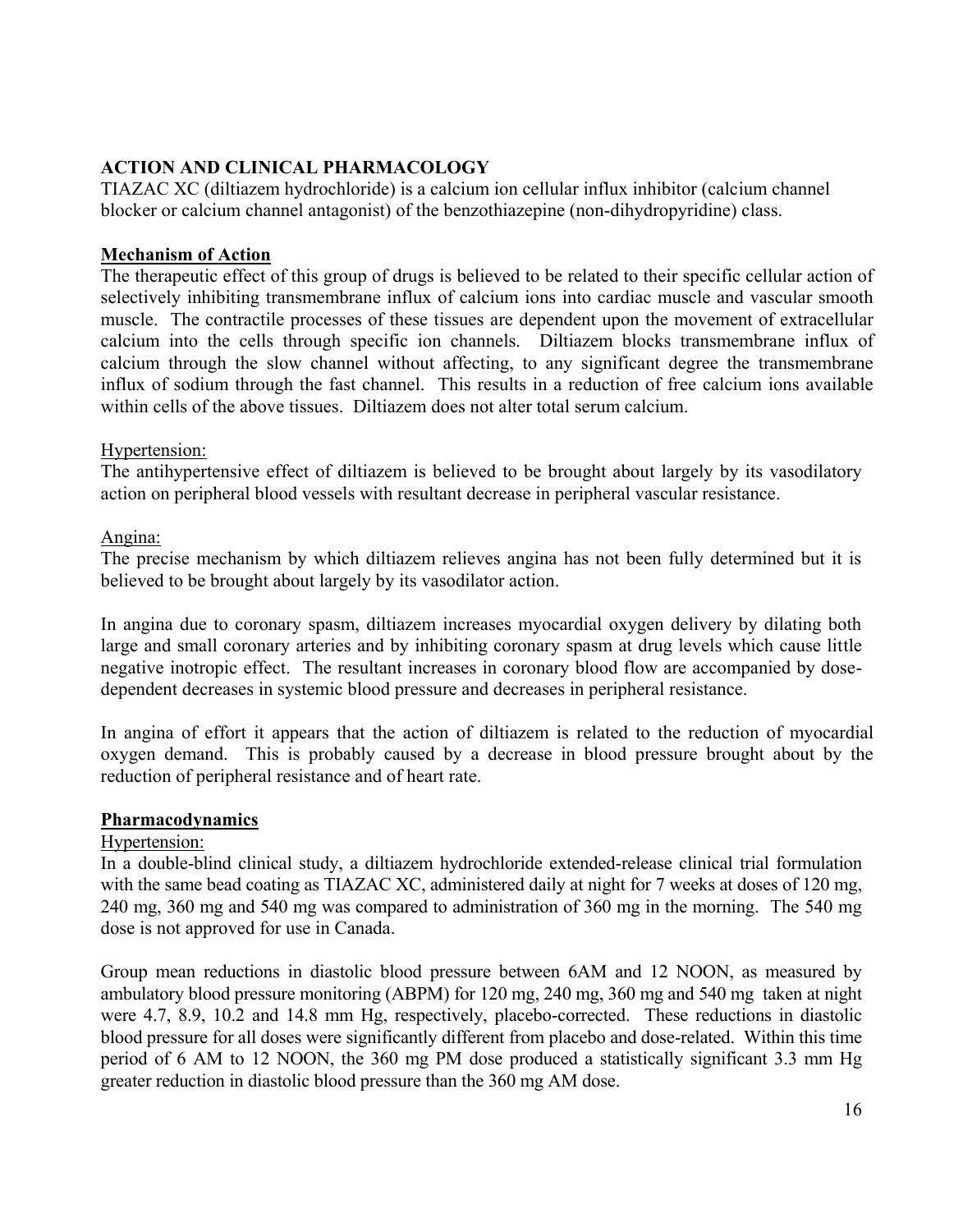When changes in mean seated office diastolic blood pressure from baseline were evaluated at 8 AM, the following decreases were noted: placebo 6.6 mmHg; 120 mg PM 10.5 mmHg; 240 mg PM 13.1 mmHg; 360 mg PM 15.5 mmHg; 540 mg PM 20.3 mmHg, with p<0.0001 for all comparisons with corresponding baseline measurements. For 360 mg AM, a mean decrease from baseline of 10.8 mmHg was seen, p<0.0001. When measured at 6 PM, the following decreases were noted: placebo 5.5 mmHg; 120 mg PM 5.2 mmHg; 240 mg PM 8.7 mmHg; 360 mg PM 10.3 mmHg; 540 mg PM 14.1 mmHg, with p<0.0001 for all comparisons with corresponding baseline measurements. For 360 mg AM, a mean decrease from baseline of 13.1 mmHg was seen, p<0.0001.

#### Angina:

In a double-blind study involving 311 patients with chronic stable angina, evening doses of 180, 360 and 420 mg clinical trial formulation of TIAZAC XC were compared to placebo and to 360 mg administered in the morning. The 420 mg dose is not approved for use in Canada. All doses administered at night increased exercise tolerance when compared with placebo after 21 hours, during the diltiazem trough period. The median effect, placebo-subtracted, was 20 to 28 seconds for all three doses; no dose-response was demonstrated, i.e., use of the higher doses tested did not consistently result in increased exercise tolerance. The 360 mg dose given in the morning also improved exercise tolerance when measured 25 hours later. As expected, the effect was smaller than the effects measured only 21 hours following nighttime administration. TIAZAC XC had a larger effect in increasing exercise tolerance at peak serum concentrations than at trough.

#### **Hemodynamic and Electrophysiologic Effects**

Diltiazem produces antihypertensive effects both in the supine and standing positions. Resting heart rate is usually slightly reduced. During dynamic exercise, increases in diastolic pressure are inhibited while maximum achievable systolic pressure is usually unaffected. Heart rate at maximum exercise is reduced. Studies to date, primarily in patients with normal ventricular function, have shown that cardiac output, ejection fraction and left ventricular end-diastolic pressure have not been affected.

Chronic therapy with diltiazem produces no change, or a decrease, in circulating plasma catecholamines. However, no increased activity of the renin-angiotensin-aldosterone axis has been observed.

Diltiazem inhibits the renal and peripheral effects of angiotensin II.

In man, intravenous diltiazem in doses of 20 mg prolongs atrio-His conduction time and atrioventricular node functional and effective refractory periods by approximately 20%. Chronic oral administration of diltiazem in doses up to 540 mg per day has resulted in small increases in PR interval. Second degree and third degree AV block have been observed (see WARNINGS). In patients with sick sinus syndrome, diltiazem significantly prolongs sinus cycle length (up to 50% in some cases).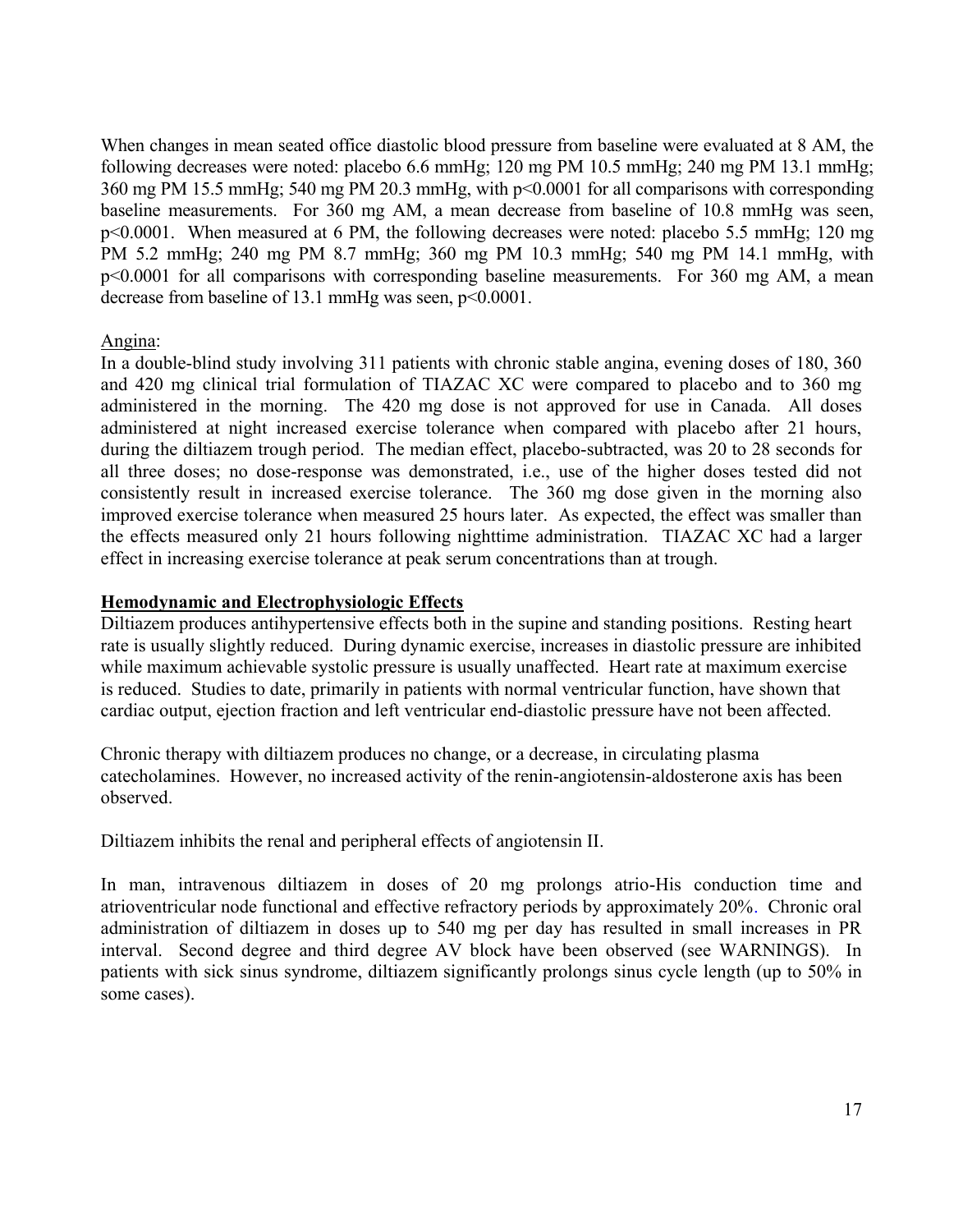#### **Pharmacokinetics**

#### **Absorption:**

Diltiazem is well absorbed from the gastrointestinal tract and is subject to an extensive first-pass effect giving absolute bioavailability (compared to intravenous dosing) of about 40%.

#### **Distribution:**

Therapeutic blood levels appear to be in the range of 50-200 ng/mL. *In-vitro* human serum binding studies revealed that 70 to 80% of diltiazem is bound to plasma proteins. The pharmacokinetics of diltiazem are non-linear.

#### **Metabolism:**

The metabolic pathways of diltiazem include N- and O-demethylation (via cytochrome P450), deacetylation (via plasma and tissue esterases), in addition to conjugation (via sulfation and glucuridonation). *In vitro* studies have demonstrated that CYP 3A4 is the principal CYP isoenzyme involved in N-demethylation. The active metabolite, desacetyl diltiazem, is present in the plasma at levels 10-20% of the parent drug and is 25-50% as potent as diltiazem in terms of coronary vasodilation.

#### **Excretion:**

Following extensive hepatic metabolism, only 2-4% of the drug appears unchanged in the urine and 6-7% appears as metabolites.

**TIAZAC XC Tablets:** TIAZAC XC has an extended-release delivery system designed for nighttime administration, resulting in maximum diltiazem plasma levels in the morning.

Administration of TIAZAC XC tablets in the fasted state at bedtime, in a single study, resulted in detectable diltiazem plasma levels after 3 to 4 hours, and peak plasma levels between 11 and 18 hours post dose. After single dosing, diltiazem bioavailability ranged from 2.5% to 16% over the first six hours. The apparent elimination half-life for TIAZAC XC after single or multiple dosing is 6 to 9 hours.

When a single dose of 360 mg TIAZAC XC tablets, administered at night, was compared to the same dose given in the morning, an 18% greater systemic exposure and 11% higher peak exposure were observed at night relative to morning. Under steady-state conditions, night-time administration resulted in 22% and 16% greater systemic and peak exposure, respectively, relative to morning administration.

When single doses of 360 mg TIAZAC XC tablets were given in the morning to assess potential food interaction, the observed ratios of means were  $AUC_{\text{rao}}$  112.4% (90% C.I. 101.2 - 124.9) and  $C_{\text{max}}$ 104.0% (90% C.I. 92.9 - 116.5) for the fed/fasted comparison (see DOSAGE AND ADMINISTRATION).

While both TIAZAC XC tablets and TIAZAC capsules possess the same immediate release diltiazemcontaining bead cores, the release-controlling polymer bead coatings are different, resulting in different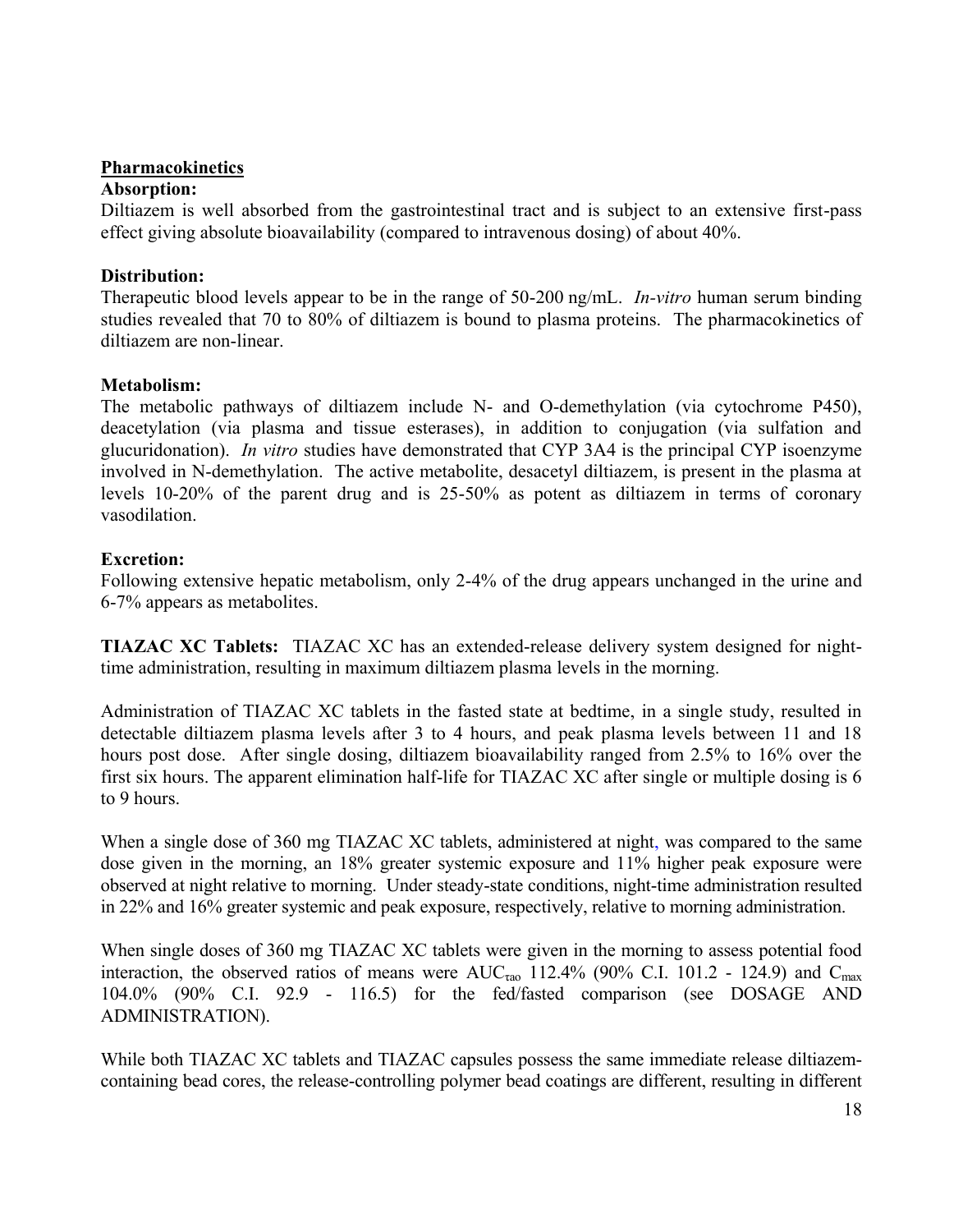bioavailability profiles. Further, the TIAZAC beads are encapsulated in gelatin capsules to produce the TIAZAC formulation, while TIAZAC XC tablet beads are blended with inert wax beads and excipients, then compressed into tablets.

Diltiazem time course kinetics, as noted across studies in healthy volunteers that evaluated TIAZAC XC tablets and TIAZAC capsules respectively, are presented below in Figure 1.

**Figure 1**: 24- hour diltiazem plasma concentration time course at steady-state<sup>1</sup>



<sup>1</sup> Data for each graph were obtained from separate studies.

No studies are available that compare the relative bioavailability of TIAZAC XC tablets to TIAZAC capsules directly.

### **Special Populations and Conditions**

#### **Pediatrics:**

Pharmacokinetic studies with TIAZAC XC in children have not been conducted.

### **Geriatrics:**

Pharmacokinetic studies with TIAZAC XC in geriatrics have not been conducted. However it is known that administration of diltiazem to elderly patients (over or equal to 65 years of age) requires caution. The incidence of adverse reactions is approximately 13% higher in this group.

### **Sex:**

In pharmacokinetic studies in healthy volunteers, there were no statistically significant differences between male and female subjects with respect to the AUC ( $p=0.099$ ) and  $C_{\text{max}}$  ( $p=0.295$ ).

### **Race:**

The effect of race in pharmacokinetic studies has not been evaluated.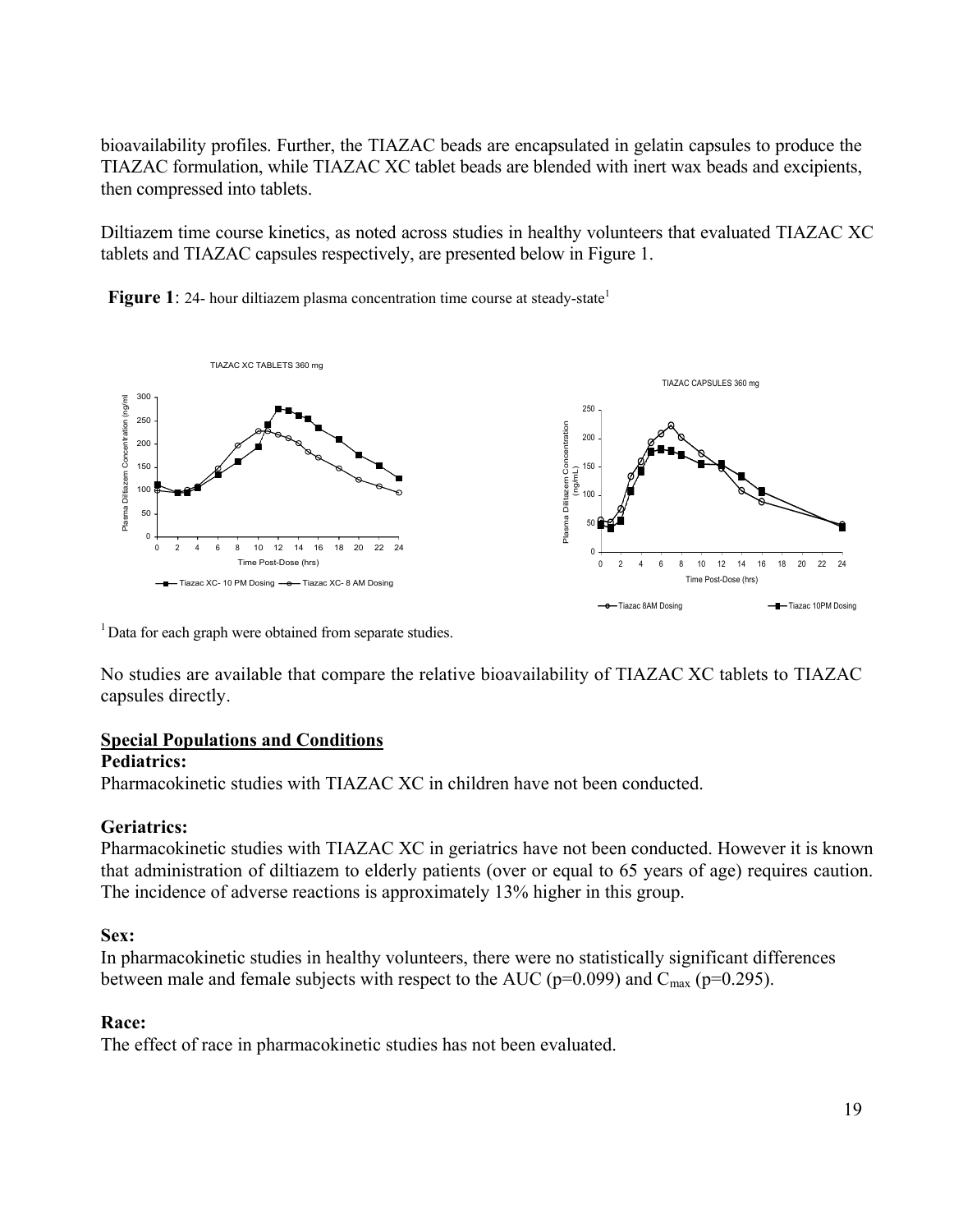#### **Hepatic Insufficiency:**

No pharmacokinetic studies have been conducted with TIAZAC XC in patients with hepatic insufficiency.

#### **Renal Insufficiency:**

No pharmacokinetic studies have been conducted with TIAZAC XC in patients with renal insufficiency.

## **STORAGE AND STABILITY**

Store at room temperature  $(15 - 30^{\circ}C)$ Avoid excessive humidity, and temperatures above  $30^{\circ}$ C.

### **DOSAGE FORMS, COMPOSITION AND PACKAGING**

TIAZAC XC tablets are available in 120 mg, 180 mg, 240 mg, 300 mg, and 360 mg strengths.

TIAZAC XC tablets contain Diltiazem Hydrochloride. TIAZAC XC also contains: Microcrystalline Cellulose, Eudragit, Povidone, Sucrose Stearate, Magnesium Stearate, Talc, Titanium Dioxide, Hydroxypropylmethylcellulose, Polysorbate, Simethicone, Microcrystalline Wax, Pregelatinized Starch, Sodium Starch Glycolate, Croscarmellose Sodium, Colloidal Silicone Dioxide, Hydrogenated Vegetable Oil, Polydextrose, Polyethylene glycol, Carnauba wax.

TIAZAC XC (diltiazem hydrochloride) Extended-Release Tablets are available in the following strengths. Each white, film coated tablet is debossed with "B" on one side, and the strength on the other.

TIAZAC XC 120 mg tablets are supplied in bottles of 90. TIAZAC XC 180 mg tablets are supplied in bottles of 90. TIAZAC XC 240 mg tablets are supplied in bottles of 90. TIAZAC XC 300 mg tablets are supplied in bottles of 90. TIAZAC XC360 mg tablets are supplied in bottles of 90.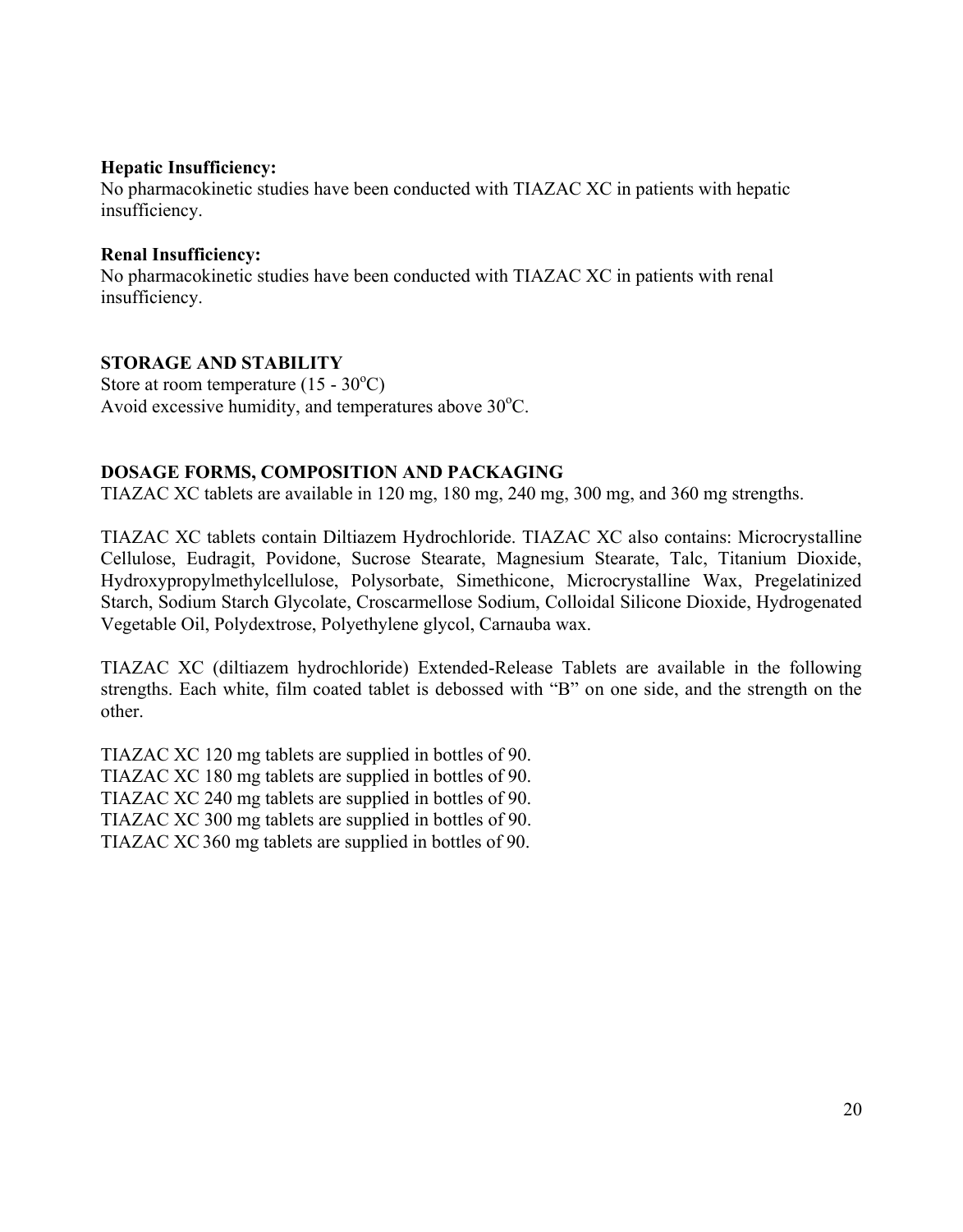#### **PART II: SCIENTIFIC INFORMATION**

#### **PHARMACEUTICAL INFORMATION**

#### **Drug Substance**

*Proper Name*: Diltiazem Hydrochloride

*Chemical Name*: Diltiazem hydrochloride is 1,5-Benzothiazepin-4(5H)-one,3-(acetyloxy)-5[2- (dimethylamino)ethyl]-2,-3-dihydro-2(4-methoxyphenyl)-, monohydrochloride,  $(+)$ -cis.

*Molecular Formula and Molecular Mass*:  $C_{22}H_{26}N_2O_4S$ •HCl MW 450.98

*Structural formula*:



#### *Physiochemical Properties*:

Diltiazem hydrochloride is a white crystalline powder with a molecular formula of C<sub>22</sub>H<sub>26</sub>N<sub>2</sub>O<sub>4</sub>S**.**HCl and MW of 450.98. Melting point is  $210^{\circ}$ C to  $215^{\circ}$ C. Diltiazem hydrochloride is freely soluble in water, chloroform, formic acid and methanol. It is sparingly soluble in dehydrated alcohol, and insoluble in ether. The pH is of diltiazem is 4.3 to 5.3 (1% solution). The pKa value is 7.7.

TIAZAC XC tablets are a modified release dosage form that contain 120 mg, 180 mg, 240 mg, 300 mg, or 360 mg of diltiazem hydrochloride.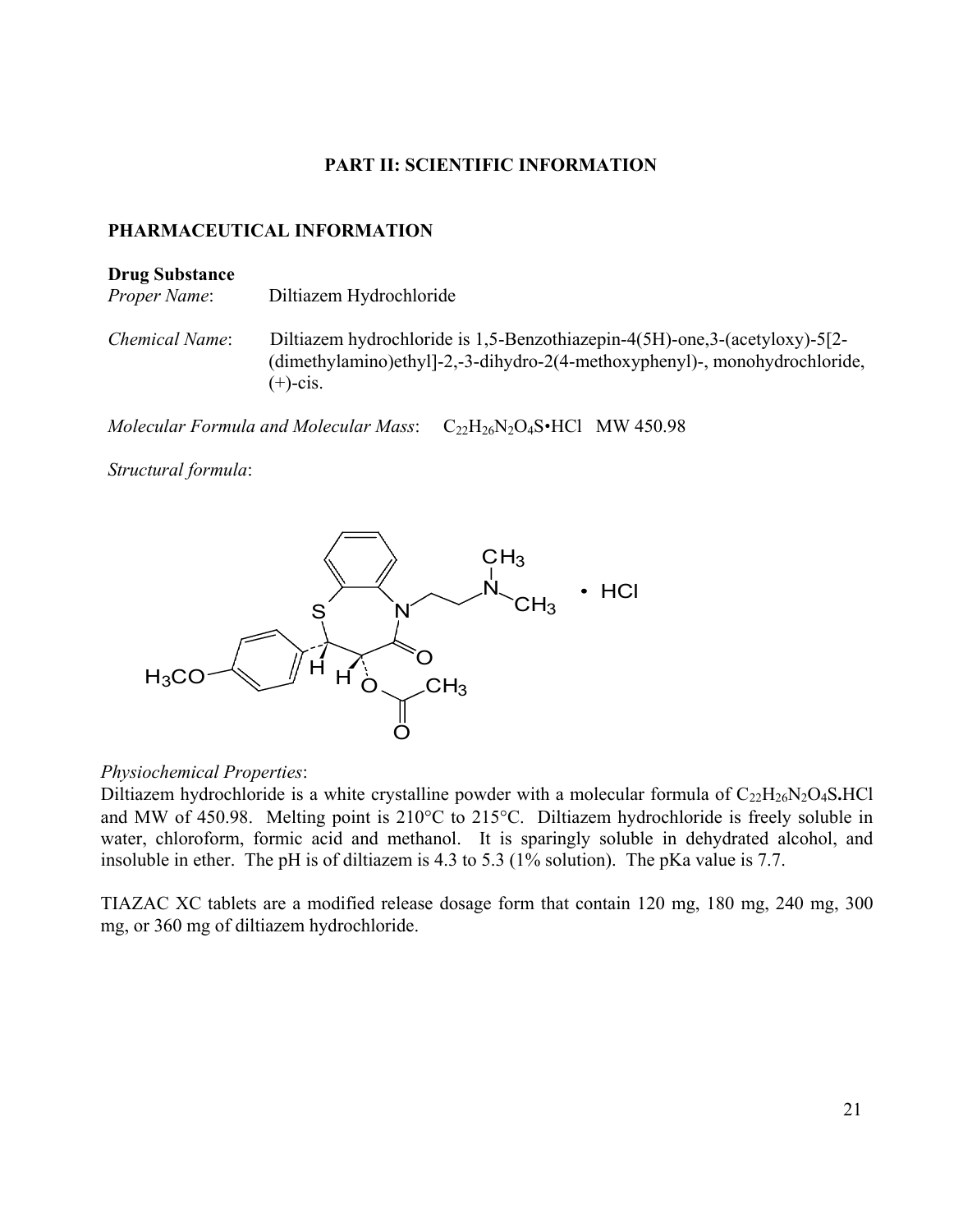# **CLINICAL TRIALS Study Demographics and Trial Design**

One clinical study was conducted in subjects with mild to moderate hypertension, and another clinical study was conducted in subjects with chronic stable angina.

#### **Table 5**

| <b>Trial Design</b>                                                                                            | Dosage, route of<br>administration and<br>duration | <b>Study subjects</b><br>$(n = number)$ | Mean age<br>(range)                                             | Gender                                    |
|----------------------------------------------------------------------------------------------------------------|----------------------------------------------------|-----------------------------------------|-----------------------------------------------------------------|-------------------------------------------|
| <b>Hypertension</b><br>Double-blind, placebo-<br>controlled, randomized,<br>parallel group, dose-<br>response. | Tablet, oral, 13 weeks                             | 478<br>randomized,<br>429 completers    | 52.2 years<br>$(26 \text{ to } 75 \text{ years})$               | 63.4% male                                |
| Angina<br>Double-blind, placebo-<br>controlled, randomized,<br>parallel-group,<br>multicenter, dose-response   | Tablet, oral, 3 weeks                              | 311<br>randomized,<br>296 completers    | $63.2 - 65.4$ per<br>treatment group<br>$(33-84 \text{ years})$ | 73.8-88.7%<br>males<br>treatment<br>group |

### **Hypertension:**

In a double-blind clinical study, a diltiazem hydrochloride extended-release clinical trial formulation with the same bead coating as TIAZAC XC, administered daily at night for 7 weeks at doses of 120 mg, 240 mg, 360 mg and 540 mg was compared to administration of 360 mg in the morning. The 540 mg dose is not approved for use in Canada.

Group mean reductions in diastolic blood pressure between 6 AM and 12 NOON, as measured by ambulatory blood pressure monitoring (ABPM) for 120 mg, 240 mg, 360 mg and 540 mg taken at night were 4.7, 8.9, 10.2 and 14.8 mm Hg, respectively, placebo-corrected. These reductions in diastolic blood pressure for all doses were significantly different from placebo and dose-related. Within this time period of 6 AM to 12 NOON, the 360 mg PM dose produced a statistically significant 3.3 mm Hg greater reduction in diastolic blood pressure than the 360 mg AM dose.

When changes in mean seated office diastolic blood pressure from baseline were evaluated at 8 AM, the following decreases were noted: placebo 6.6 mmHg; 120 mg PM 10.5 mmHg; 240 mg PM 13.1 mmHg; 360 mg PM 15.5 mmHg; 540 mg PM 20.3 mmHg, with p<0.0001 for all comparisons with corresponding baseline measurements. For 360 mg AM, a mean decrease from baseline of 10.8 mmHg was seen,  $p<0.0001$ . When measured at 6 PM, the following decreases were noted: placebo 5.5 mmHg; 120 mg PM 5.2 mmHg; 240 mg PM 8.7 mmHg; 360 mg PM 10.3 mmHg; 540 mg PM 14.1 mmHg, with p<0.0001 for all comparisons with corresponding baseline measurements. For 360 mg AM, a mean decrease from baseline of 13.1 mmHg was seen,  $p<0.0001$ .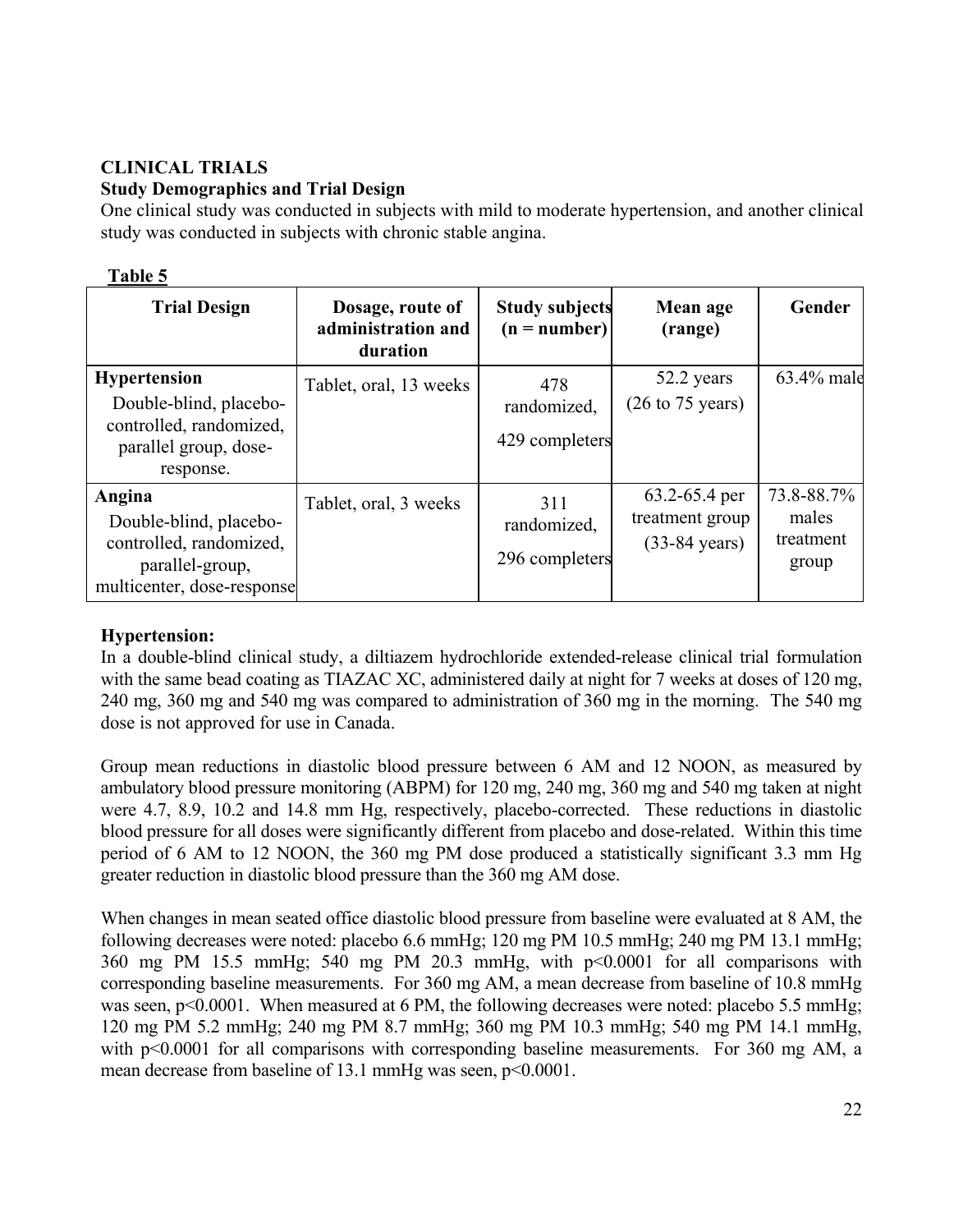#### **Angina:**

In a double-blind study involving 311 patients with chronic stable angina, evening doses of 180, 360 and 420 mg clinical trial formulation of TIAZAC XC were compared to placebo and to 360 mg administered in the morning. The 420 mg dose is not approved for use in Canada. All doses administered at night increased exercise tolerance when compared with placebo after 21 hours, during the diltiazem trough period. The median effect, placebo-subtracted, was 20 to 28 seconds for all three doses; no dose-response was demonstrated, i.e., use of the higher doses tested did not consistently result in increased exercise tolerance. The 360 mg dose given in the morning also improved exercise tolerance when measured 25 hours later. As expected, the effect was smaller than the effects measured only 21 hours following nighttime administration. TIAZAC XC had a larger effect in increasing exercise tolerance at peak serum concentrations than at trough.

#### **Comparative Bioavailability**

TIAZAC XC has an extended-release delivery system designed for night-time administration, resulting in maximum diltiazem plasma levels in the morning.

Administration of TIAZAC XC tablets in the fasted state at bedtime, in a single study, resulted in detectable diltiazem plasma levels after 3 to 4 hours, and peak plasma levels between 11 and 18 hours post dose. After single dosing, diltiazem bioavailability ranged from 2.5% to 16% over the first six hours. The apparent elimination half-life for TIAZAC XC after single or multiple dosing is 6 to 9 hours.

When a single dose of 360 mg TIAZAC XC tablets, administered at night, was compared to the same dose given in the morning, an 18% greater systemic exposure and 11% higher peak exposure were observed at night relative to morning. Under steady-state conditions, night-time administration resulted in 22% and 16% greater systemic and peak exposure, respectively, relative to morning administration.

When single doses of 360 mg TIAZAC XC tablets were given in the morning to assess potential food interaction, the observed ratios of means were  $AUC_{\tau a0}$  112.4% (90% C.I. 101.2 - 124.9) and  $C_{\tau a\alpha}$ 104.0% (90% C.I. 92.9 - 116.5) for the fed/fasted comparison (see DOSAGE AND ADMINISTRATION).

#### **DETAILED PHARMACOLOGY**

#### *In Vitro* **Observations**

Initial experimental work revealed that diltiazem was a coronary and peripheral vasodilator. Subsequent work substantiated that diltiazem's smooth muscle relaxant effect, as well as negative inotropic effect, resulted from the drug's ability to block excitation-contraction coupling by inhibiting slow calcium channel conduction. In a muscle bath study with isolated human coronary artery segments obtained at the time of cardiac transplantation, diltiazem produced nearly complete relaxation of potassium-contracted segments.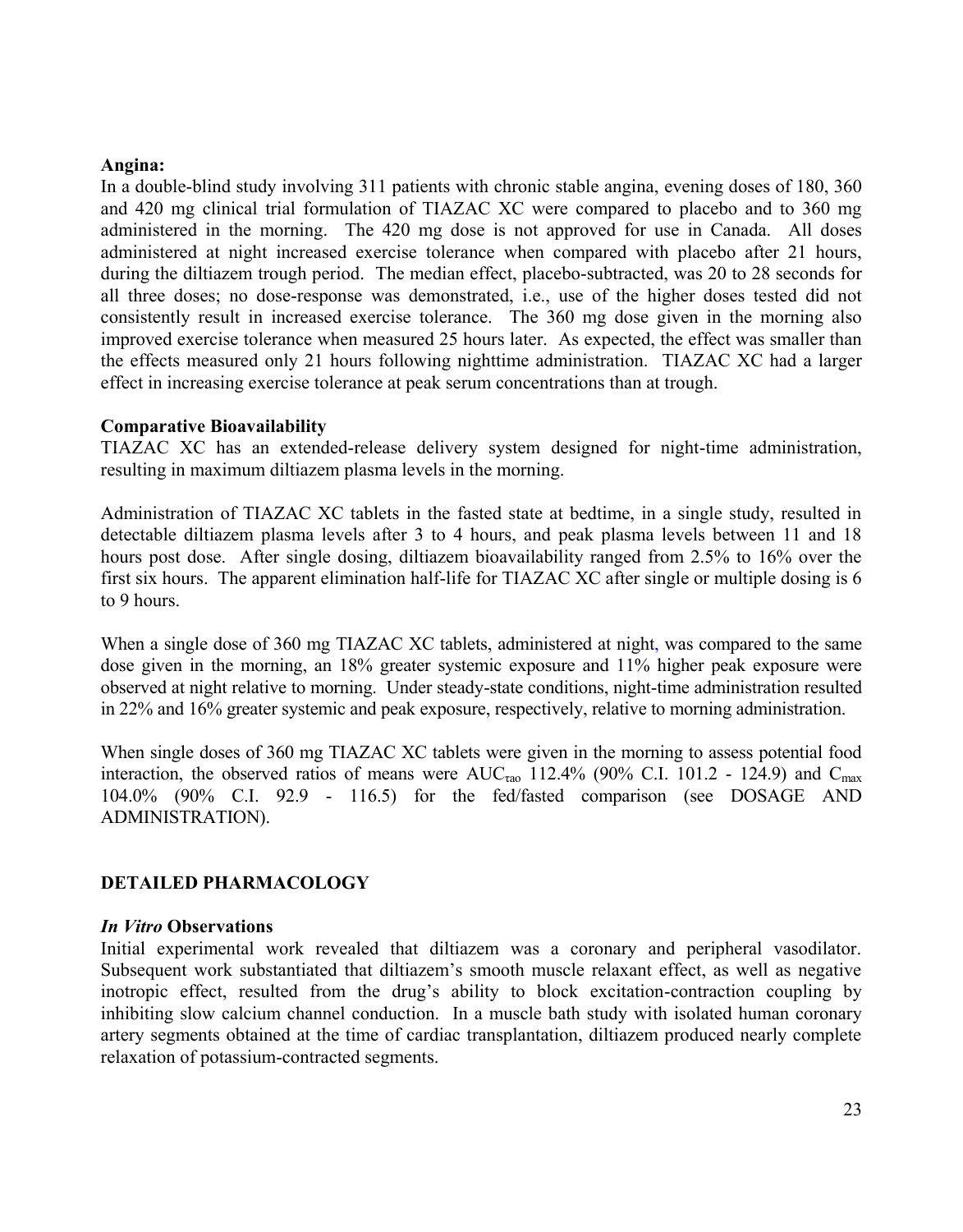Studies in various experimental models have confirmed the negative inotropic effect of diltiazem. At low doses (1.1 x 10<sup>-7</sup> M), diltiazem caused a reduction in contractile force of guinea pig papillary muscle with no demonstrable effect on the action potential. However, at higher concentrations (1.1 x  $10^{-5}$  M), both a decrease in contractile tension and a lowering of maximum dp/dt were seen. Studies done in isolated perfused rat hearts showed that diltiazem  $(10^{-6}$  M) decreases contractility without affecting action potential duration or resting membrane potential. In several experimental models, it has been shown that the concentration of diltiazem required to produce smooth muscle relaxation and vasodilation is significantly less than the concentration required to produce a negative inotropic effect.

#### *In Vivo* **Observations**

Experiments in both open and closed chest dog models indicate that diltiazem increases coronary blood flow and reduces coronary vascular resistance. Intravenous diltiazem  $(100 \Box g/kg)$  increased coronary blood flow by 90%, with a predominant effect on large coronary arteries and collaterals. Increase in coronary blood flow has also been shown following diltiazem administration in both the epicardial and subendocardial regions in ischemic and non-ischemic models. There was also a doserelated decrease in mean aortic pressure and systemic vascular resistance with an increase in stroke volume and cardiac output. No significant change was noted in determinants of LV function such as LVEDP or LV dp/dt.

The reduction in blood pressure that is seen with diltiazem is due to a direct vasodilatory effect on the blood vessels and is not mediated by sympathetic alpha receptor blockade, beta receptor stimulation, or ganglionic blockade. Diltiazem has been shown to inhibit the pressor responses induced by norepinephrine and angiotensin II.

In animal studies, the negative inotropic effect of diltiazem appears to be offset by its ability to decrease afterload and induce a mild reflex adrenergic response.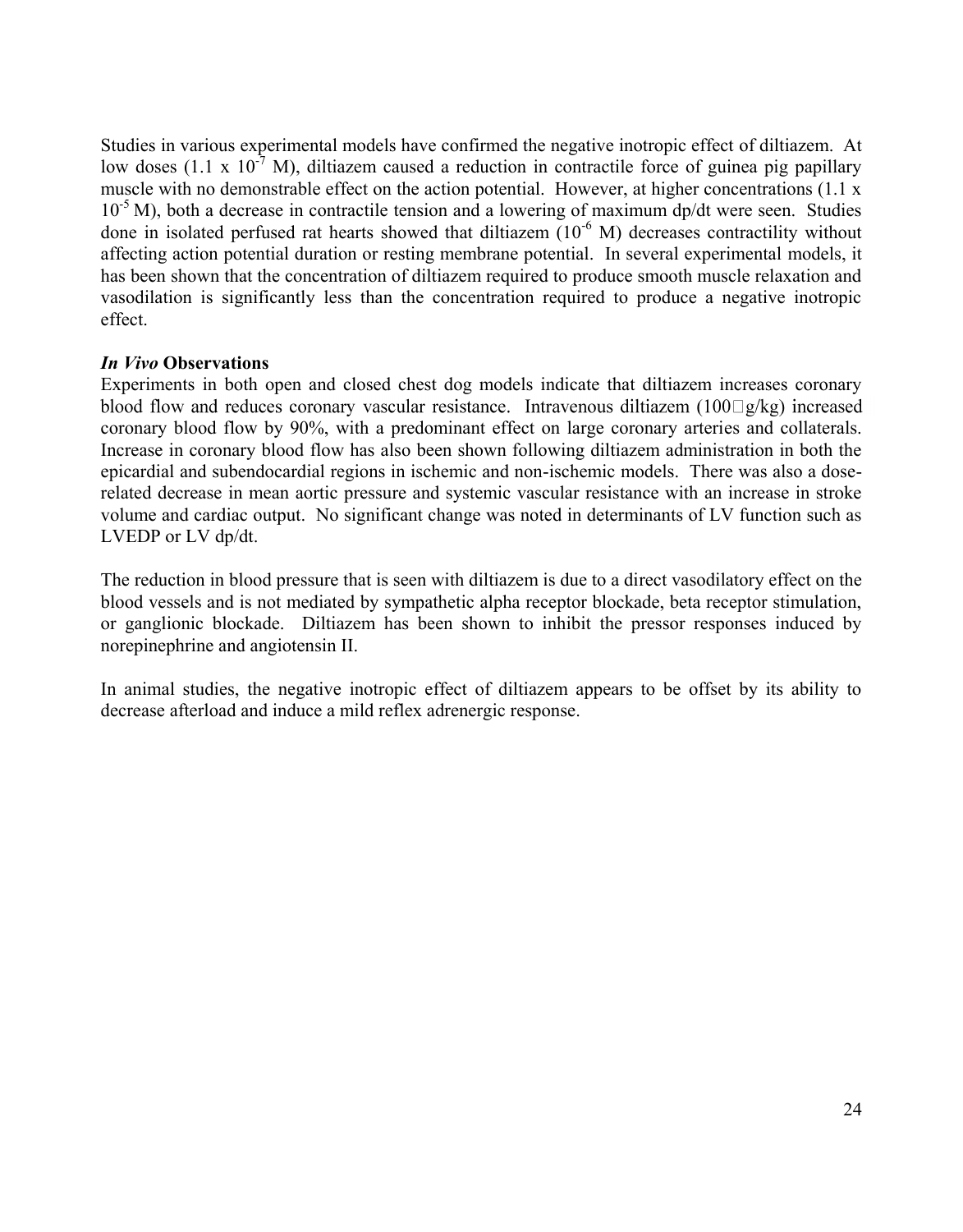## **TOXICOLOGY**

| Acute<br><b>Toxicity</b> |               |            |                   |                                                   |
|--------------------------|---------------|------------|-------------------|---------------------------------------------------|
| Route                    | <b>Animal</b> | <b>Sex</b> | $LD_{50}$ (mg/kg) | $_{LD50}$ 95%<br><b>Confidence Limits (mg/kg)</b> |
| Oral                     | Mice          | M&F        | 415-700           | $(343 - 736)$                                     |
|                          | Rats          | M&F        | 560-810           | $(505-1004)$                                      |
| S.C.                     | Mice          | M&F        | 260-550           | $(220-672)$                                       |
| i.p.                     | Mice          | M&F        | 187211            | $(165-211)$                                       |
|                          | Rats          | M&F        |                   | $(155-287)$                                       |
| i.v.                     | Mice          | M&F        | 58-61             | $(52-69)$                                         |
|                          | Rats          | M&F        | 38-39             | $(34-44)$                                         |

Toxic effects appeared rapidly and toxicity included reduction of spontaneous activity, ptosis, piloerection, ataxia, loss of muscle tone and loss of righting reflex. Gross autopsy of animals who died, as well as, the survivors revealed no abnormalities.

Tolerance was evaluated in rabbits and dogs. Dogs received oral doses of 12.5, 25, 50 or 100 mg/kg. Ataxia, disorientation, decreased activity, diuresis and mydriasis were noted at 25 mg/kg. In addition, heavy sedation and emesis were seen at 50 mg/kg. At 100 mg/kg, convulsions occurred and one of the two animals died. Rabbits received 100, 200, 300, 400 mg/kg. The major symptoms were decreased activity, increased respiration, salivation and opisthotonos. One of the two rabbits died at 300 mg/kg and the two rabbits in the 400 mg/kg group died.

### **Subacute Toxicity**

In rats, oral doses of 10, 20, 50, 100, 250 or 500 mg/kg/day of diltiazem were administered for 28 or 30 days. The relative liver weights of animals receiving 250 mg/kg/day and 500 mg/kg/day were increased. Microscopic examination revealed drug related degeneration of hepatic and renal cells in the highest dose group.

When the drug was given to rats intraperitoneally at 25 mg/kg/day for 30 days, hepatic and renal cell degeneration was seen. Macular hyaloid degeneration of the heart also was seen in 50% of the rats in this study.

Thirty day subacute studies in dogs revealed hepatic and renal cell degeneration when diltiazem was given at doses of 25 mg/kg/day orally and 5 mg/kg/day intravenously. Two dogs out of 5 receiving 50 mg/kg/day orally, died.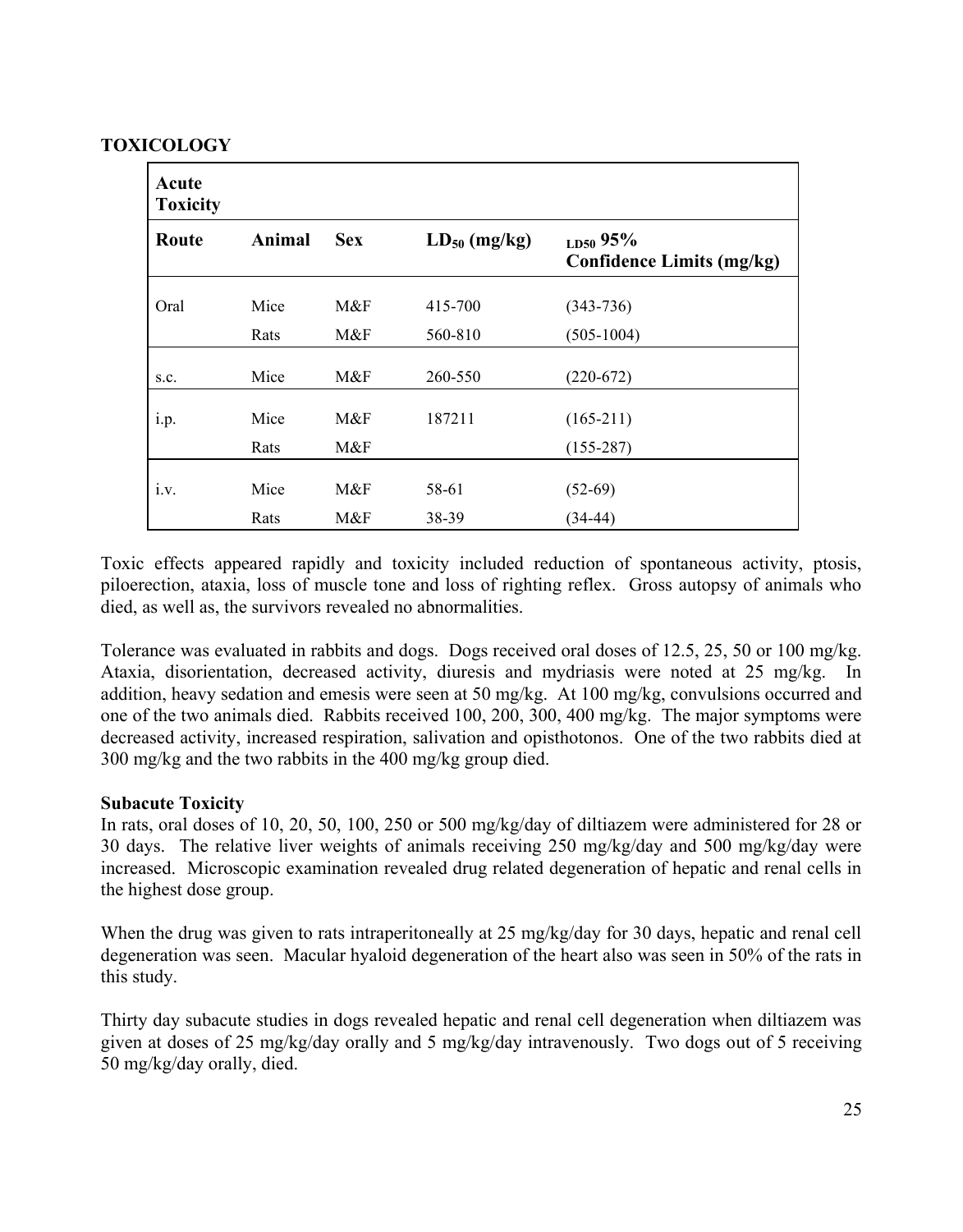#### **Chronic Toxicity/Carcinogenicity**

In mice, diltiazem was administered at doses of 5, 15 or 30 mg/kg/day for a period of 21 months in females. Because of a lower survival, males were terminated at 20 months. Gross and histopathological examination failed to reveal any treatment-related increase in the incidence of either neoplastic or other toxic lesions.

Rats received 6.25, 25 or 100 mg/kg/day of diltiazem for 24 months. An additional group received 200 mg/kg for 12 months. Treatment was terminated at 23 months in females receiving 100 mg/kg because of the low survival. Females had increased weight gain at 100 and 200 mg/kg, food consumption was increased among both sexes at these dose levels. Organ weight data revealed a significant increase in liver weight for rats of both sexes given 200 mg/kg. Microscopic evaluation revealed some evidence of dose dependent hepatic cytoplasmic vacuolization in rats treated with doses of 100 and 200 mg/kg/day and killed at 12 months. At 24 months, there were similar findings in control and treated animals. There was no increase in the incidence of neoplastic or other toxic lesions in rats treated with diltiazem.

Diltiazem was administered orally to dogs for 12 months at doses of 5, 10, 20 mg/kg/day. A dose related suppression of body weight gain became noticeable after 6 months.

#### **Mutagenicity**

No mutagenic changes were observed in the recombination test and two Ames reverse mutagenicity assays.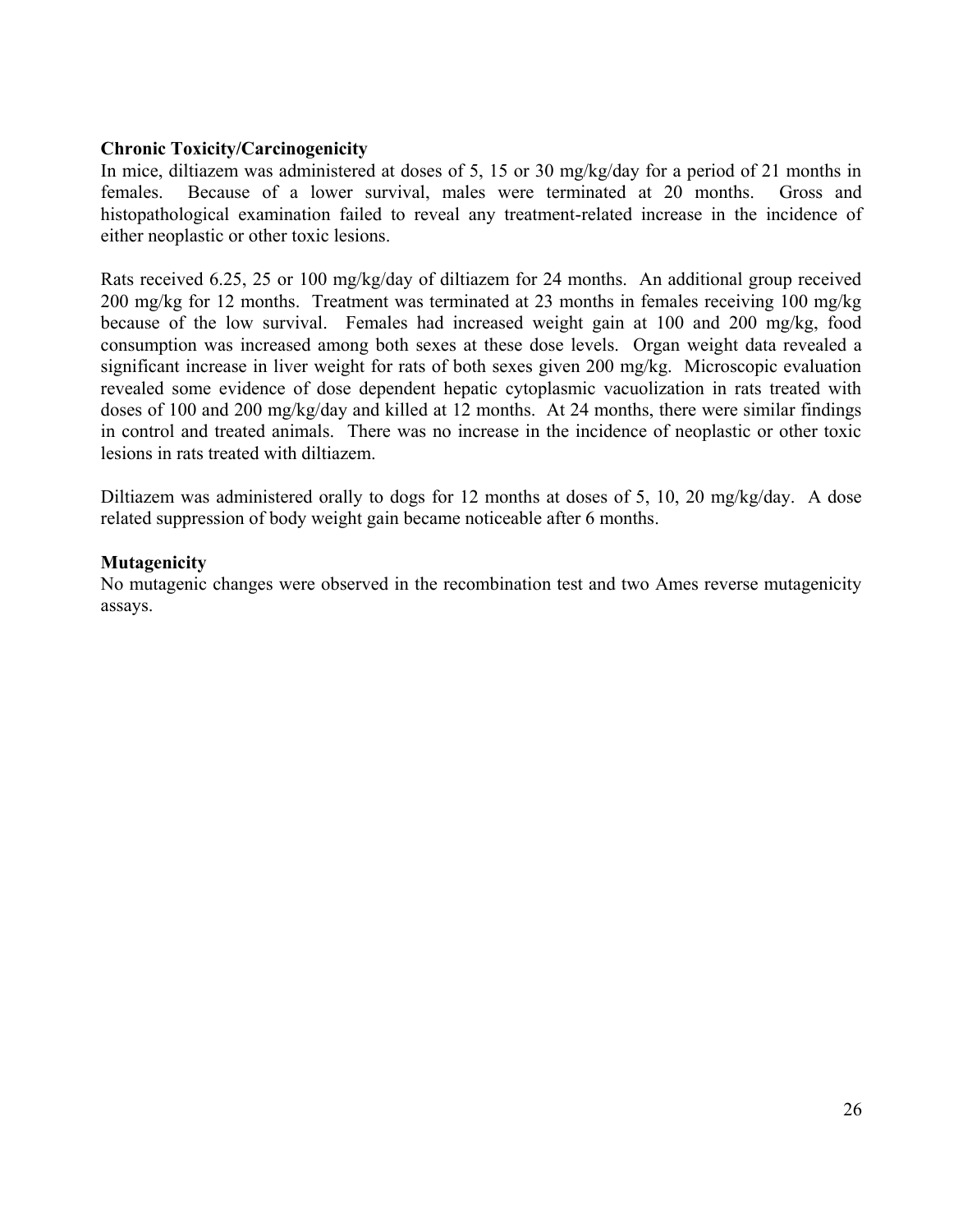# **REPRODUCTION STUDIES**

**Results in mice**

| Route                | Doses mg/kg                                  | Time of<br>administration<br>during gestation | <b>Findings in the offspring</b>                                                                                                                                                                                                                                                           |  |
|----------------------|----------------------------------------------|-----------------------------------------------|--------------------------------------------------------------------------------------------------------------------------------------------------------------------------------------------------------------------------------------------------------------------------------------------|--|
| Oral                 | 10, 25, 50, 100, Day 7 to 12<br>200, 400     |                                               | High incidence of vertebral column<br>malformations when more than 50 mg/kg<br>was administered.                                                                                                                                                                                           |  |
| Oral                 | Single doses of<br>12.5, 25, 50, 100,<br>200 | One of days 7 to 14                           | malformation<br>Cleft<br>palate<br>and<br>of<br>extremities or trunk<br>significantly<br>were<br>higher when 50 or 100<br>mg/kg<br>was<br>administered on day 12.                                                                                                                          |  |
|                      |                                              |                                               | Vertebral malformations were most<br>prevalent when 50 or 100 mg/kg was<br>administered on day 9.                                                                                                                                                                                          |  |
| Intra-<br>peritoneal | 0.2, 3.1, 6.3, 12.5,<br>25                   | Day 7 to 12                                   | Fetal mortality greatly increased when 12.5<br>mg/kg or more was administered. No<br>teratogenic effect was demonstrated.                                                                                                                                                                  |  |
| Intra-<br>peritoneal | Single-dose of $3.1$ ,<br>6.3, 12.5, 25, 50  | One of days 5 to 16                           | Brachydactyly and hematoma in the<br>extremities when 50 mg/kg was<br>administered on day 13.<br>Vertebral column malformations from the<br>thoracic to coccygeal level and<br>malformations of the ribs were observed<br>when a dose of 25 mg/kg or greater was<br>administered on day 9. |  |
|                      |                                              |                                               |                                                                                                                                                                                                                                                                                            |  |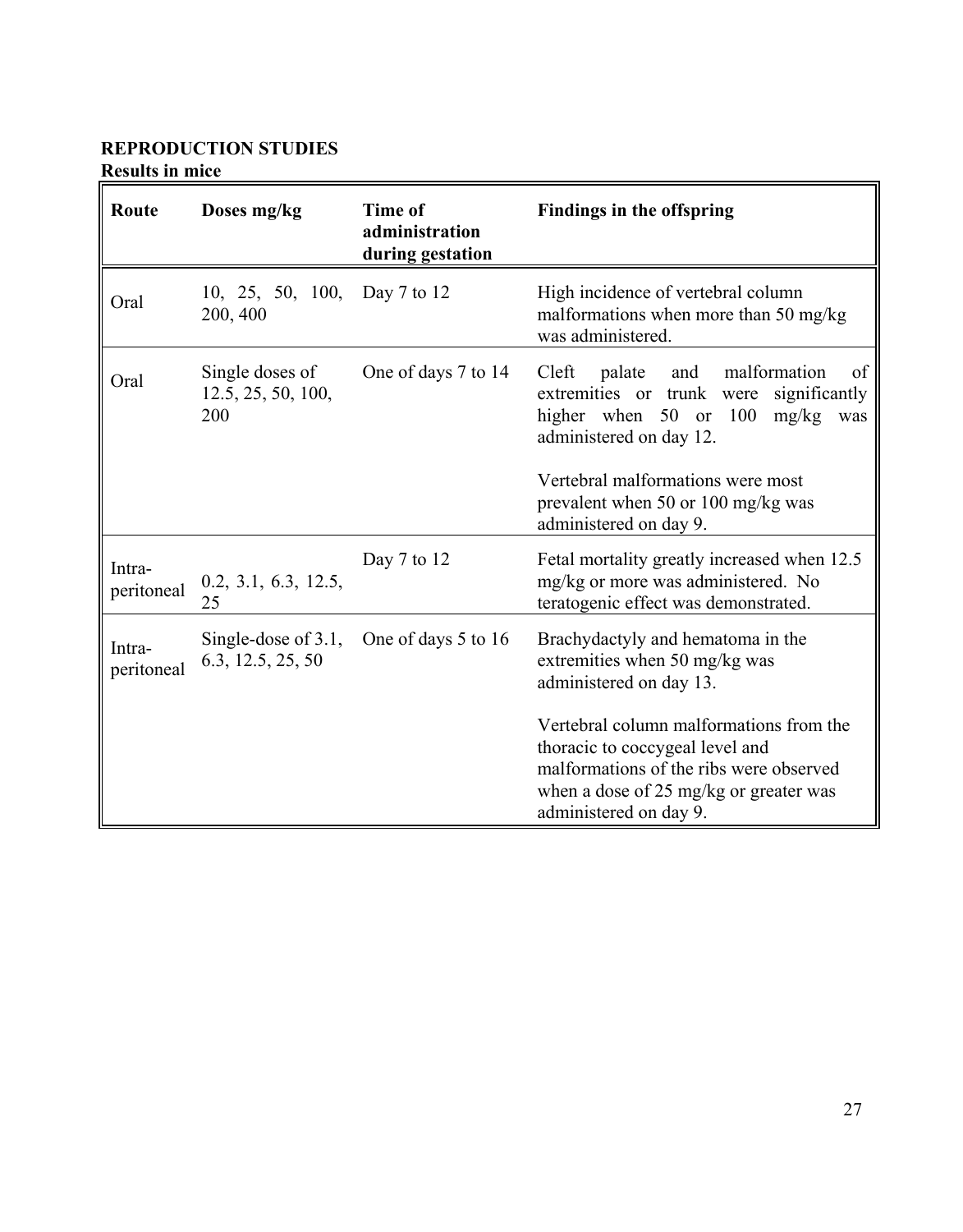# **Results in Rats**

| Route                | Doses mg/kg                      | Time of<br>administration<br>during gestation | <b>Findings in the offspring</b>                                                                                                                                                                                                                                                |  |
|----------------------|----------------------------------|-----------------------------------------------|---------------------------------------------------------------------------------------------------------------------------------------------------------------------------------------------------------------------------------------------------------------------------------|--|
| Oral                 | 10, 50, 100,<br>200, 400         | Day 9 to 14                                   | No teratogenic effect. High fetal death rate when<br>200 & 400 mg/kg was administered.                                                                                                                                                                                          |  |
| Oral                 | 10, 30, 100                      | Day 6 to 15                                   | No teratogenic effect.                                                                                                                                                                                                                                                          |  |
| Oral                 | Single doses of<br>300, 400, 600 | On one of days 9 to<br>14                     | Significant incidence of skeletal malformations<br>involving vertebrae $\&$ sternebrae when 400 mg/kg<br>was administered on day 11. General edema,<br>short or absent tail was observed when 600 mg/kg<br>was administered on day 12.                                          |  |
| Intra-<br>peritoneal | 0.2, 2.0, 20, 40,<br>80          | Day 9 to $14$                                 | Brachydactyly & hematoma in the front paw and<br>tail and a high fetal mortality rate were observed<br>when 80 mg/kg was administered.                                                                                                                                          |  |
| Intra-<br>peritoneal | 80                               | Day 9 to 11                                   | Vertebral anomalies.                                                                                                                                                                                                                                                            |  |
| Intra-<br>peritoneal | 80                               | Day 12 to 14                                  | Brachydactyly, hematoma of the front paw and<br>tail deformities and high fetal mortality rate.                                                                                                                                                                                 |  |
| Intra-<br>peritoneal | 80                               | Single doses of One of days 9 to 14           | Fetal mortality increased on day 11, reached<br>100% on day 12, and decreased thereafter. Limb<br>and tail deformities were induced when 80 mg/kg<br>was administered on day 13 & 14. Vertebral<br>column deformities were induced when 80 mg/kg<br>was administered on day 11. |  |
|                      | 40                               | Single doses of One of days 11 to<br>14       | No teratogenic effect.                                                                                                                                                                                                                                                          |  |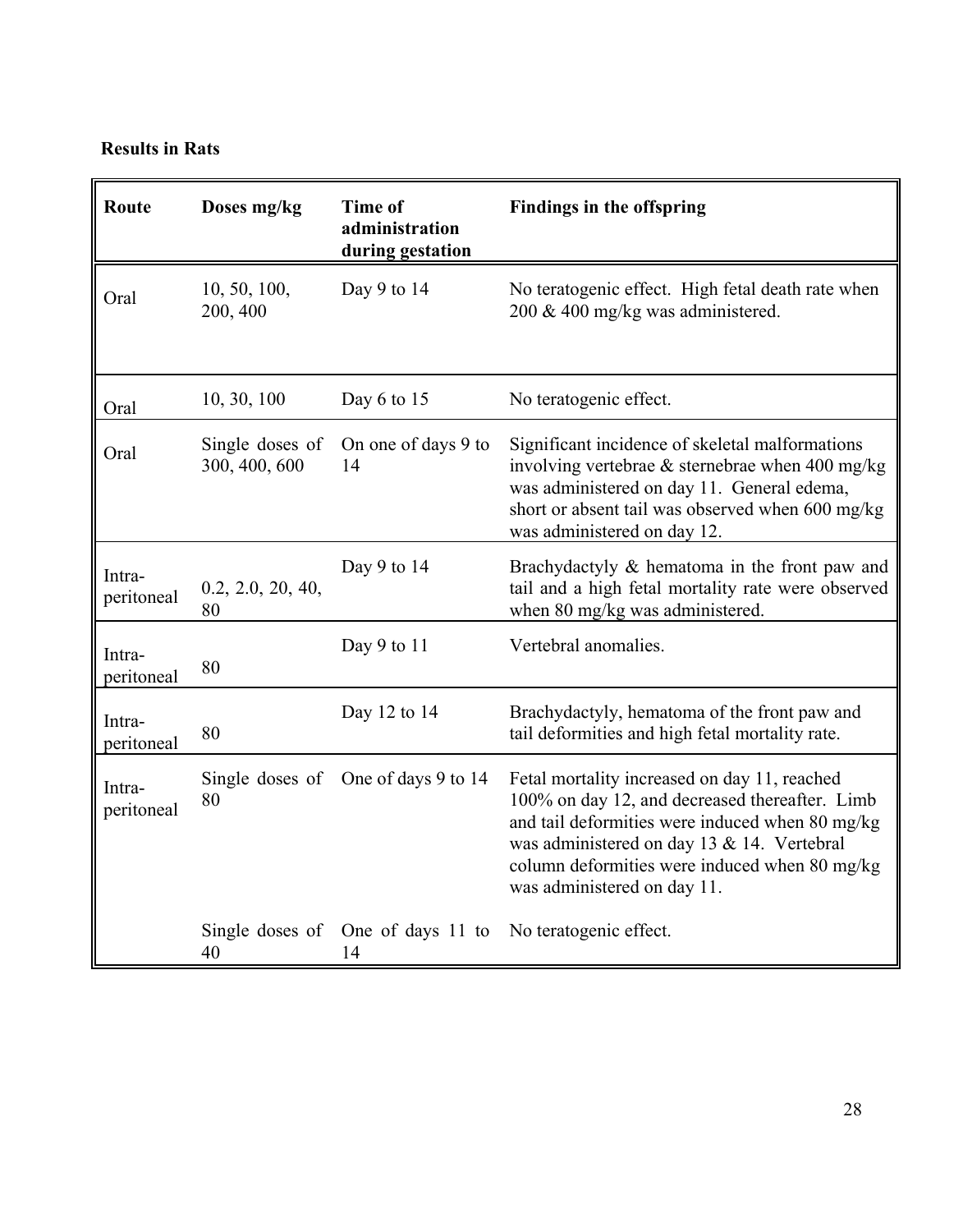#### **Results in Rabbits**

| Route                | <b>Doses</b><br>mg/kg | Time of<br>administration<br>during gestation | Findings in the offspring                                                                                                                                                                                                                                                                         |  |
|----------------------|-----------------------|-----------------------------------------------|---------------------------------------------------------------------------------------------------------------------------------------------------------------------------------------------------------------------------------------------------------------------------------------------------|--|
| Oral                 | 70                    | 17.5, 35, Day 6 to 18                         | Significant increase in skeletal malformations<br>occurred when 35 mg/kg was administered.                                                                                                                                                                                                        |  |
|                      |                       |                                               | All pregnant dams aborted between days 21<br>and 25 of gestation when 70 mg/kg was<br>administered.                                                                                                                                                                                               |  |
| Intra-<br>peritoneal | 25                    | 6.3, 12.5, Day 7 to 16                        | Fetal mortality greatly increased at 12.5 mg/kg<br>and reached 100% at 25 mg/kg. Skeletal<br>defects and external malformations were<br>induced when 12.5 mg/kg was administered.<br>incidence<br>Their<br>statistically<br>was not<br>significant due to the low number of surviving<br>fetuses. |  |

In the offspring of mice receiving a single oral dose of 50 or 100 mg/kg on day 12 of gestation, the incidence of cleft palate and malformed extremities was significantly higher. Vertebral malformations were most prevalent when they received the drug on day 9. In rats, a significantly higher fetal death rate was present when 200 and 400 mg/kg were given orally on days 9 to 14 of gestation. Single oral dose studies in rats resulted in a significant incidence of skeletal malformations in the offspring of the group receiving 400 mg/kg on day 11. In rabbits, all pregnant dams receiving 70 mg/kg orally from day 6 to 18 of gestation aborted; at 35 mg/kg, a significant increase in skeletal malformations was recorded in the offspring.

In fertility studies, female rats received doses of 12.5, 25, 50 and 100 mg/kg p.o. In the 100 mg/kg group, there was a reduction in the number showing a positive mating. However, the overall pregnancy rates and the average pre-coital time were comparable.

In peri- and post-natal studies, rats received diltiazem in doses of 10, 30 or 100 mg/kg/day from day 14 of gestation through day 21 post partum. Diltiazem was associated with a reduction in early individual weights and survival rates of the pups. At 100 mg/kg/day, dystocia was evident. Retinal and tongue malformations were more frequent in the offspring of the 30 and 100 mg/kg/day group.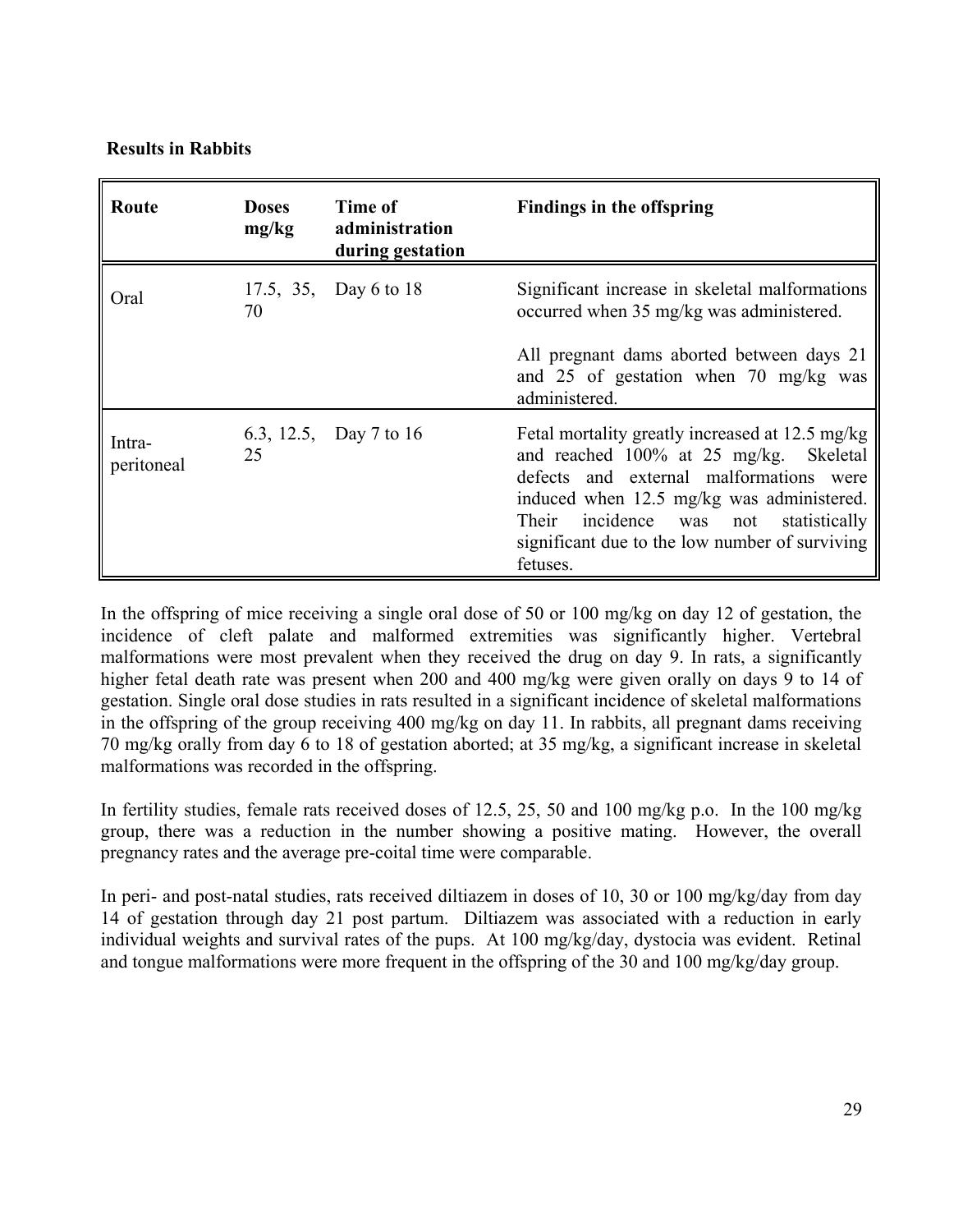#### **REFERENCES**

- 1. Anderson JL, et al. Comparative effects of diltiazem, propranolol and placebo on exercise performance using radionuclide ventriculography in patients with symptomatic coronary artery disease: Results of a double-blind, randomized, crossover study. *Am. Heart J.*, 1984:107(4): 698-706.
- 2. Bourassa MG, et al. Hemodynamics and coronary flow following diltiazem administration in anesthetized dogs and in humans. *Chest*, 1980;78:224-230.
- 3. Goldstein R, et al. Diltiazem increases late-onset congestive heart failure in postinfarction patients with early reduction in ejection fraction. *Circulation* 1991; 83: 52-60.
- 4. Jacobs MB. Diltiazem and akathisia. *Ann. Int. Med*., 1983;99:794-795.
- 5. Josephson MA, et al. Hemodynamic and metabolic effects of diltiazem during coronary sinus pacing with particular reference to left ventricular ejection fraction. *Am. J. Cardiol.*, 1985;55:286-290.
- 6. Massie B, et al. Diltiazem and propranolol in mild to moderate essential hypertension as monotherapy or with hydrochlorothiazide. *Ann. Int.* Med., 1987;107:150-157.
- 7. Moser M, et al. Comparative effects of diltiazem and hydrochlorothiazide in blacks with systemic hypertension. *Am. J. Cardiol*., 1985;55(16):101H-104H.
- 8. Pool PE, et al. Diltiazem as monotherapy for systemic hypertension: A multicenter, randomized placebo-controlled trial. *Am J. Cardiol*., 1986;5:212-217.
- 9. Swartz S. Endocrine and vascular responses in hypertensive patients to long-term treatment with diltiazem. *J. Cardiovasc Pharmacol.*, 1987;9(4):391-395.
- 10. Szlachcic J, et al. Diltiazem versus propranolol in essential hypertension: Responses of rest and exercise blood pressure and effects on exercise capacity. *Am. J. Cardiol*., 1987;59:393- 399.
- 11. Zawada ET, et al. Renal-metabolic consequences of antihypertensive therapy with diltiazem versus hydrochlorothiazide. *Miner. Electrolyte Metab*., 1987;13(2):72-77.
- 12. Zelis RR, et al. The pharmacokinetics of diltiazem in healthy American men. *Am. J. Cardiol*., 1982;49:529-532.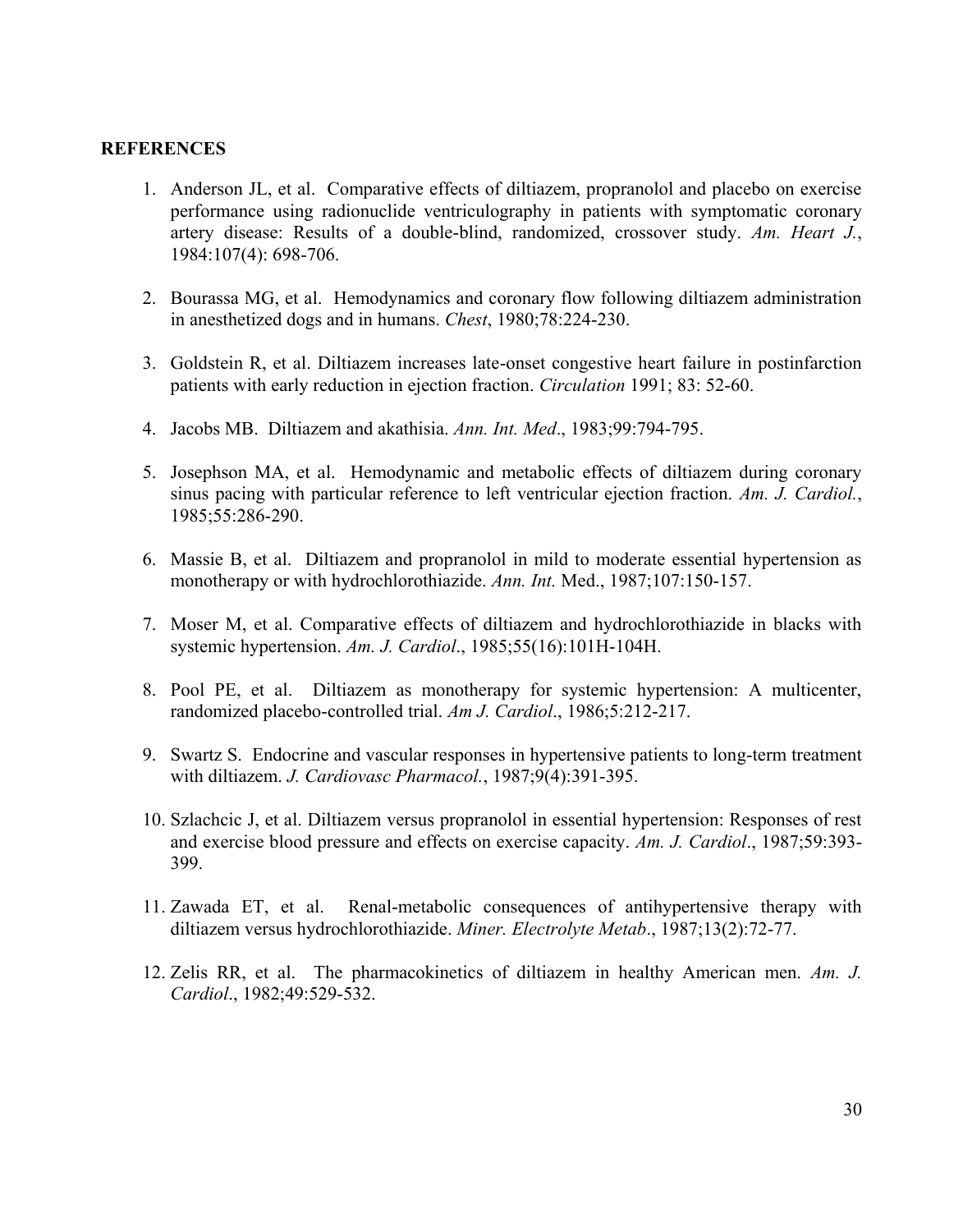#### **PART III: CONSUMER INFORMATION TIAZAC®XC**

**Diltiazem hydrochloride Extended-Release Tablets**

**This leaflet is part III of a three-part "Product Monograph" published when TIAZAC®XC was approved for sale in Canada and is designed specifically for Consumers. This leaflet is a summary and will not tell you everything about TIAZAC XC. Contact your doctor or pharmacist if you have any questions about the drug.** 

#### **ABOUT THIS MEDICATION**

#### **What the medication is used for:**

TIAZAC XC is used for the treatment of angina (chest pain) and mild to moderate high blood pressure. TIAZAC XC should normally be used in those patients in whom treatment with other blood pressure reduction medications has been ineffective, or have been associated with unacceptable side effects.

#### **What it does:**

TIAZAC XC relaxes the arteries, thereby lowering blood pressure.

TIAZAC XC increases the supply of oxygen to heart muscle, thereby controlling chest pain.

#### **When it should not be used:**

See WARNINGS AND PRECAUTIONS Do not use TIAZAC XC if:

- You are pregnant or plan to become pregnant.
- You have a known allergy to diltiazem
- You have very low blood pressure (<90 mmHg systolic).
- You have heart rhythm disorders in the absence of a pacemaker.
- You have severe heart failure with fluid in the lungs**.**
- You are taking a medicine called dantrolene used for
- severe muscle spasms or severe fever. - You are using ivabradine.

#### **What the medicinal ingredient is:**

Diltiazem Hydrochloride

#### **What the nonmedicinal ingredients are:**

Microcrystalline cellulose, polyacrylate dispersion, povidone, sucrose stearate, magnesium stearate, talc, titanium dioxide, hydroxypropylmethylcellulose, polysorbate, simethicone, microcrystalline wax, pregelatinized starch, sodium starch glycolate, croscarmellose sodium, colloidal silicon dioxide, hydrogenated vegetable oil, polydextrose, polyethylene glycol, carnauba wax.

#### **What dosage forms it comes in:**

120 mg, 180 mg, 240 mg, 300 mg, and 360 mg tablets

#### **WARNINGS AND PRECAUTIONS**

#### **BEFORE you use TIAZAC XC talk to your doctor or pharmacist if:**

- **-** You are pregnant or plan to become pregnant.
- **-** You have a known allergy to diltiazem or any of the non-medicinal ingredients in TIAZAC XC extended-release tablets (see What the nonmedicinal ingredients are).
- **-** You are breast feeding.
- **-** You have very low blood pressure.
- **-** You have ever had a bad or unusual reaction to any drug containing diltiazem in the past.
- **-** About all health problems you have or have had in the past.
- **-** About all medicines you take including ones you can buy without a prescription.
- **-** You visit more than one doctor, make sure each knows about all the medicines you are taking.
- **-** You have liver or kidney disease.
- **-** You have high blood sugar.

#### **INTERACTIONS WITH THIS MEDICATION**

Inform your doctor of all prescription and over-thecounter medicine that you are taking. Additional monitoring of your dose or condition may be needed if you are taking other drugs for blood pressure or other medical conditions.

As with all drugs, care should be taken when using multiple medications. When taken together, TIAZAC XC may increase or reduce the effects of some medications including:

**-** Drugs that inhibit the enzyme Cytochrome P450 system, include: azole antifungals, cimetidine, cyclosporine, erythromycin, quinidine, and warfarin;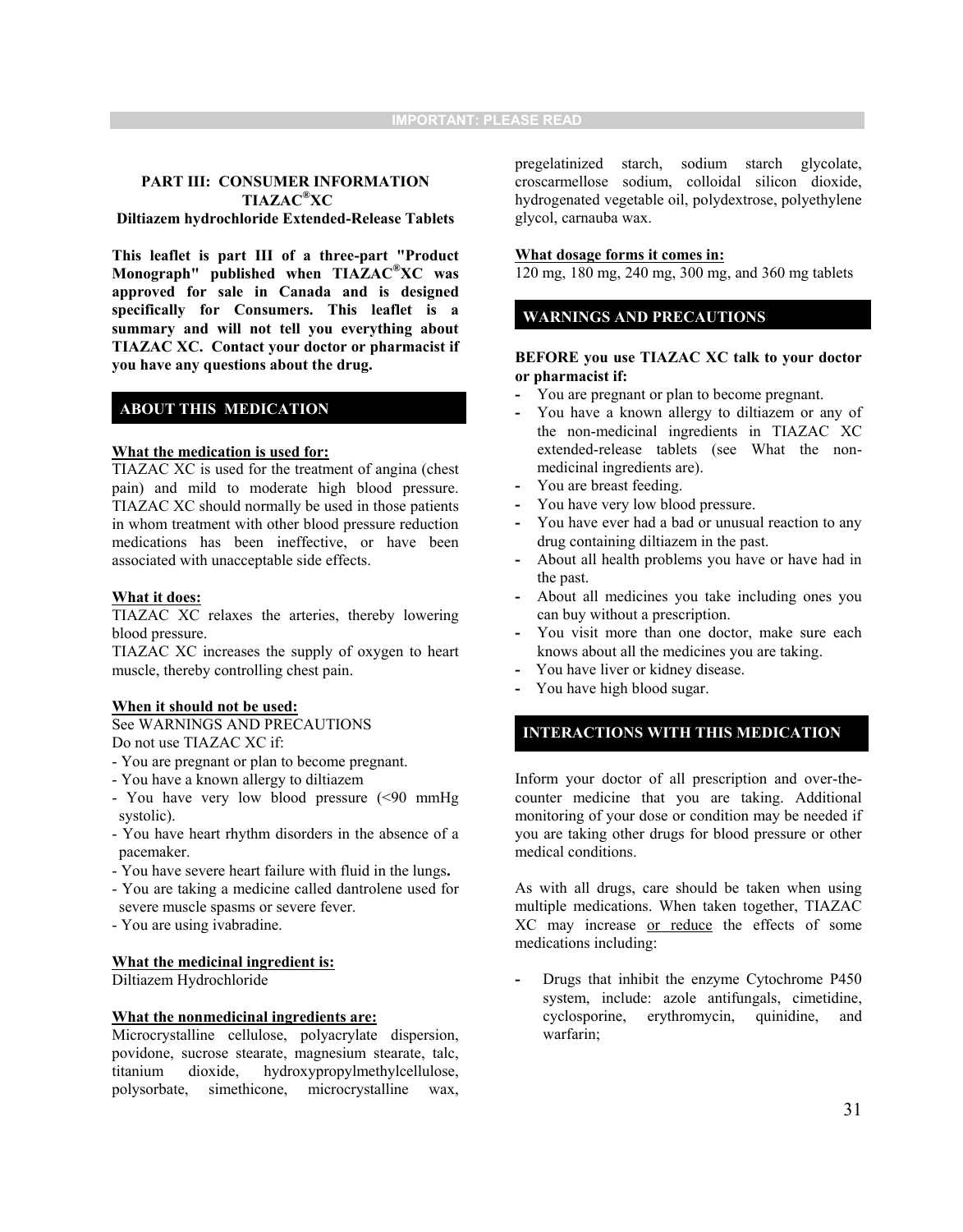- **-** Drugs that induce the cytochrome P450 system include: phenobarbital, phenytoin, and rifampin;
- **-** Drugs that are substrates of Cytochrome P450 system: benzodiazepines, flecainide, imipramine, propafenone, terfenadine, and theophylline;
- **-** Sleeping pills;
- Other blood pressure medications: alpha antagonists, beta antagonists;
- **-** Amiodarone, digoxin, digitalis, ivabradine;
- **-** Anaesthetics;
- **-** Carbamazepine;
- **-** Lithium used for some types of mental illness;
- **-** Drugs that dilate the blood vessels: short and long acting nitrates;
- **-** Medications used to control seizures;
- **-** Cholesterol lowering medications: statins;
- **-** Theophylline used for breathing problems;
- **-** Alcohol;
- **-** Medications used to control stomach ulcer will increase the effects of TIAZAC XC.
- **-** Certain antibiotics should not be taken with TIAZAC XC. Check with your pharmacist.
- **-** Grapefruit juice
- **-** Multivitamins with minerals (calcium-containing products)
- Drugs to treat inflammation: Corticosteroids, methylprednisolone.
- Dantrolene used for severe muscle spasms or severe fever.
- Acetylsalicylic acid (Aspirin) or antiplatelet drugs.
- X-ray contrast agents.

#### **PROPER USE OF THIS MEDICATION**

#### **Usual dose:**

TIAZAC XC is taken once daily at bedtime.

TIAZAC XC is taken with or without food, but should be so taken consistently.

It is important to take TIAZAC XC at night, at approximately the same time.

If you miss a dose, check with your doctor or pharmacist to see what you should do.

Tablets are not to be chewed or crushed.

#### **Overdose:**

If you have taken more medication than your doctor has instructed, contact either your doctor, hospital emergency department, or nearest poison control centre immediately.

#### **Missed Dose:**

If a dose of this medication has been missed, it should be taken as soon as possible. However, if it is almost time for the next dose, skip the missed dose and go back to the regular dosing schedule.

#### **SIDE EFFECTS AND WHAT TO DO ABOUT THEM**

TIAZAC XC like any medication, may have some side effects. It is important that you keep your doctor informed of all side effects especially if you experience one of the following for more than a week. The most common side effects are:

- Headache, dizziness, malaise;
- Nausea (feeling like vomiting);
- Flushing (facial redness) or feeling unusually warm;
- Unusual tiredness and weakness;
- Upset stomach.